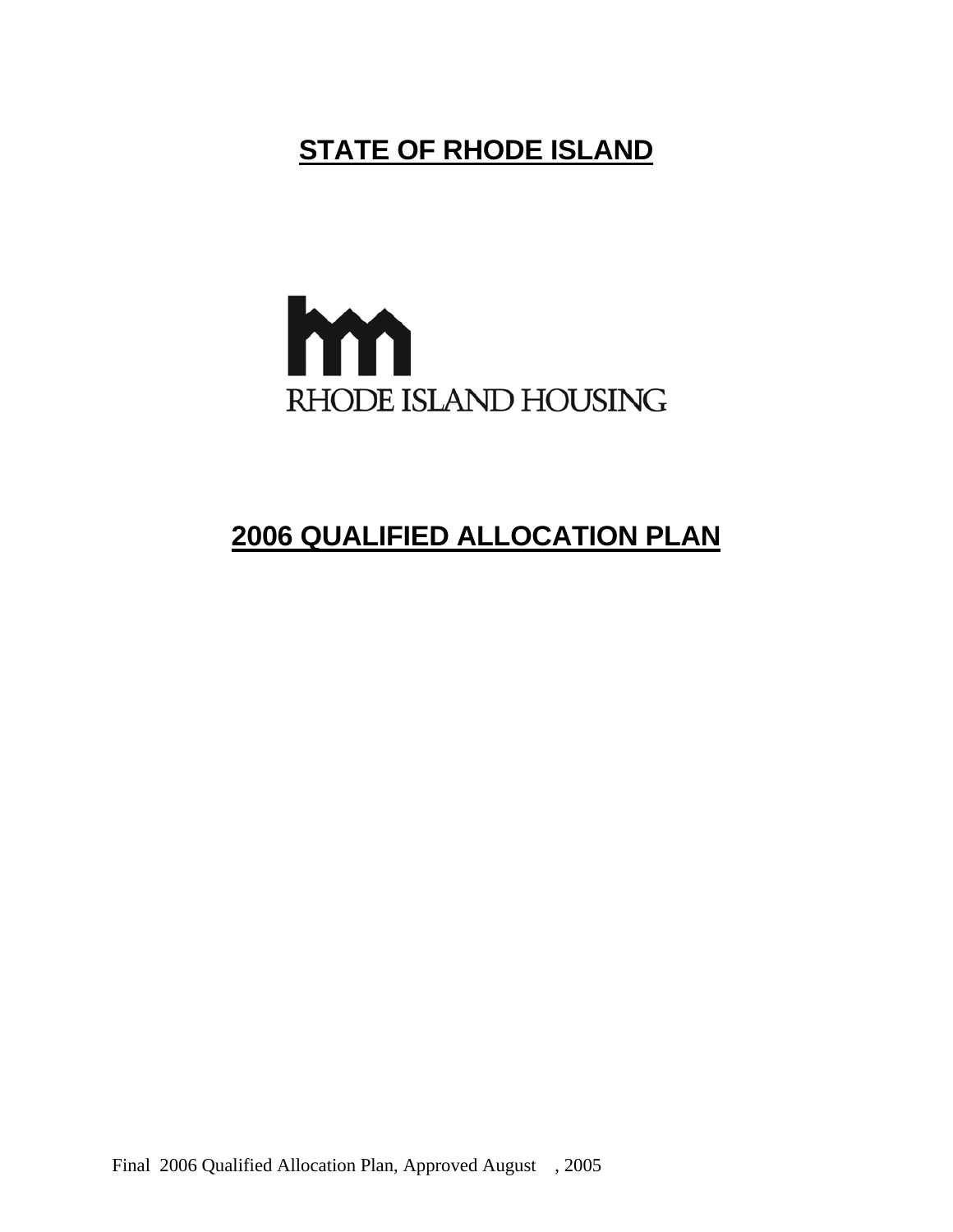# **State of Rhode Island**

**Qualified Allocation Plan For the Low-Income Housing Tax Credit Program** 

#### **INTRODUCTION**

Rhode Island Housing and Mortgage Finance Corporation ("Rhode Island Housing") has been designated the responsibility for administering the federal Low-Income Housing Tax Credit Program for the State of Rhode Island. The Low-Income Housing Tax Credit ("LIHTC") was created pursuant to the Tax Reform Act of 1986 to encourage private sector participation in the construction and rehabilitation of housing for low-income individuals and families. The Omnibus Budget Reconciliation Act of 1989 required states to adopt consistent and objective procedures for allocating low-income housing tax credits to qualified developments. Specifically, federal law requires that a Qualified Allocation Plan ("Allocation Plan") outlining the process for the allocation of tax credits be presented to the public through a hearing for review and comment. Input from the public hearing and comment period as well as all available housing needs data must be considered in the establishment of a final Allocation Plan to be approved and executed by the Governor.

Rhode Island Housing has developed this Allocation Plan to comply with the requirements of Section 42 of the Internal Revenue Code (the "Code") and to ensure that those developments receiving tax credits produce or preserve housing which helps to reduce the most pressing housing needs of the State. This Allocation Plan establishes the priorities that the Low-Income Housing Tax Credit Program will address from among those needs and incorporates those priorities into the criteria used to evaluate all proposals.

All provisions of this Allocation Plan apply to the total amount of tax credits that the State of Rhode Island is authorized to allocate at any time, including projects applying for the four percent tax credit in conjunction with tax-exempt financing that is subject to the private activity bond cap.

#### **I. LOW-INCOME HOUSING TAX CREDIT PROGRAM SUMMARY**

#### **A. Overview**

The Low-Income Housing Tax Credit Program was established as part of the Tax Reform Act of 1986 to provide an incentive to non-profit and for-profit developers to produce and maintain rental housing units for low-income individuals and families. The credit was originally authorized for calendar years 1987-1989 and has been extended or modified by Congress periodically since then. As part of the Omnibus Reconciliation Act of 1993, the Program was permanently extended effective July 1, 1992.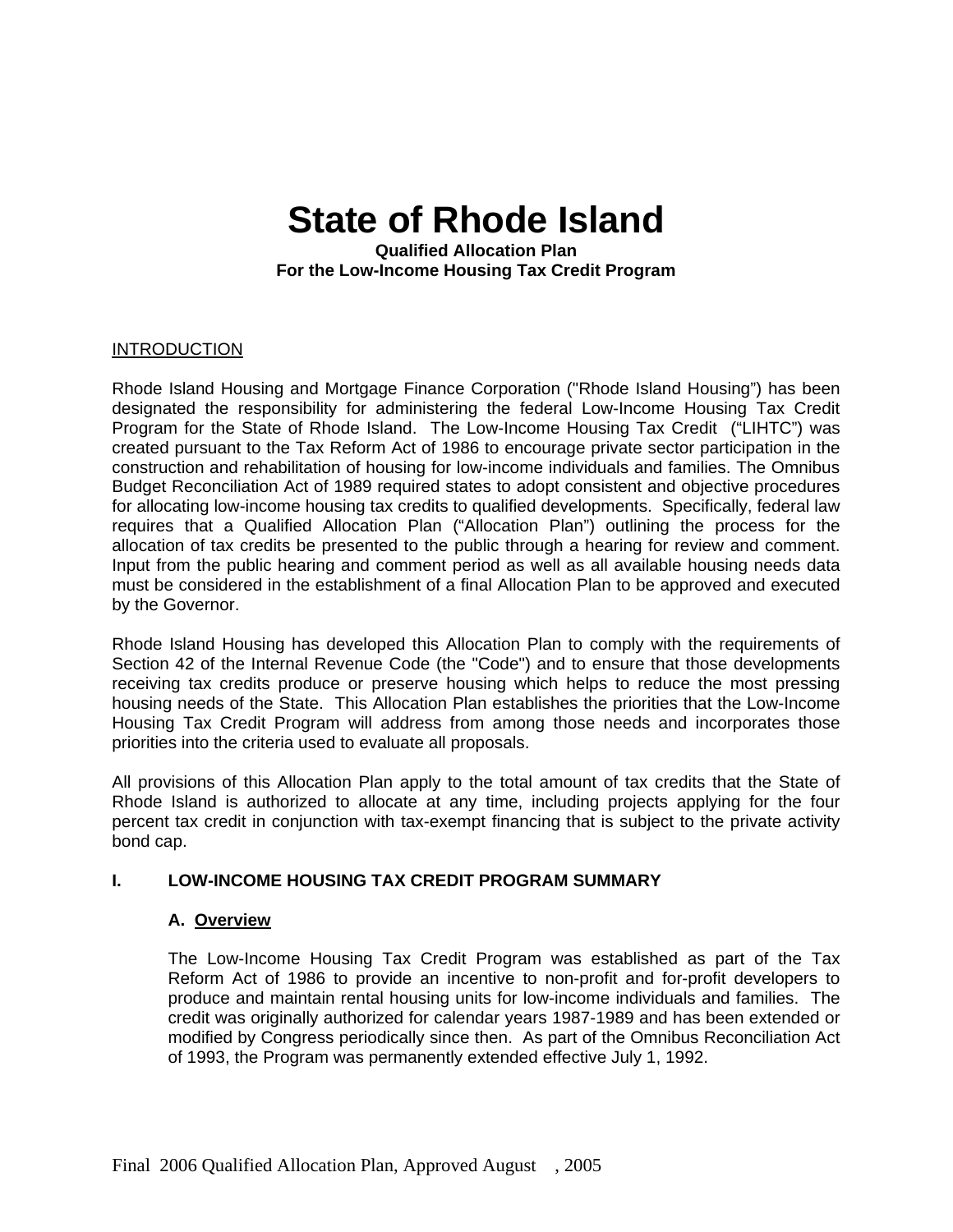The low-income housing tax credit is advantageous to owners of qualified rental housing as the credit is economically more attractive than a tax deduction. The credit represents a direct dollar-for-dollar reduction in tax liability to be taken over a ten-year period. There are three types of credits available to Developers of low-income rental housing. The first type of credit is a 9% (approximate) annual credit for the costs of new construction or substantial rehabilitation of an existing building without any federal subsidies. The second type of credit is a 4% (approximate) annual credit for the costs of new construction or substantial rehabilitation of an existing building with a federal subsidy. The third type of credit is a 4% (approximate) annual credit for the cost of acquiring an existing building that involves substantial rehabilitation. A specific project may qualify for one type of credit or for a combination of the 4% and 9% credits.

The rates of 4% and 9% are upper limits of available credit percentages that fluctuate based on market conditions. The actual tax credit rates ("Applicable Credit Percentages") applicable to any month are based on monthly prevailing interest rates that are calculated and published by the United States Treasury Department. The amount of the annual credit is calculated to yield a present value of either 30% (4% credit), or 70% (9% credit) of certain eligible costs.

For further information and detailed requirements relating to the different credit types and methods of calculating the credit, refer to Section 42 of the Code.

# B. **Rhode Island Annual Tax Credit Allocation Pool**

Each state is awarded a limited amount of tax credits annually. Rhode Island receives the small state minimum of \$2,125,000 million indexed for inflation. The pool of tax credits may be greater in any year if unused credits are carried forward or if previously allocated credits are returned or rescinded.

If Rhode Island allocates all of its annual per capita credits as well as its tax credits from prior years by the end of any calendar year, the State will qualify for credits from the National Pool. The National Pool is composed of all states' unallocated annual tax credit ceiling, returned or carried forward credits.

# **C. Needs Assessment and Allocation Priorities**

The Code requires that Rhode Island Housing establish a plan which sets forth the selection criteria which will be considered in allocating tax credits in Rhode Island. The Allocation Plan must include certain statutorily mandated selection criteria, and also encourages criteria that are appropriate to meet local housing needs in Rhode Island.

# **1) Federal Criteria**

The Code requires that preference for an allocation of credits must be given to developments serving the lowest income tenants, developments which commit to the longest period of affordability, and developments located in a qualified census tract ("QCT") which will contribute to a concerted community revitalization plan in qualified census tracts.

# **2) Local Criteria**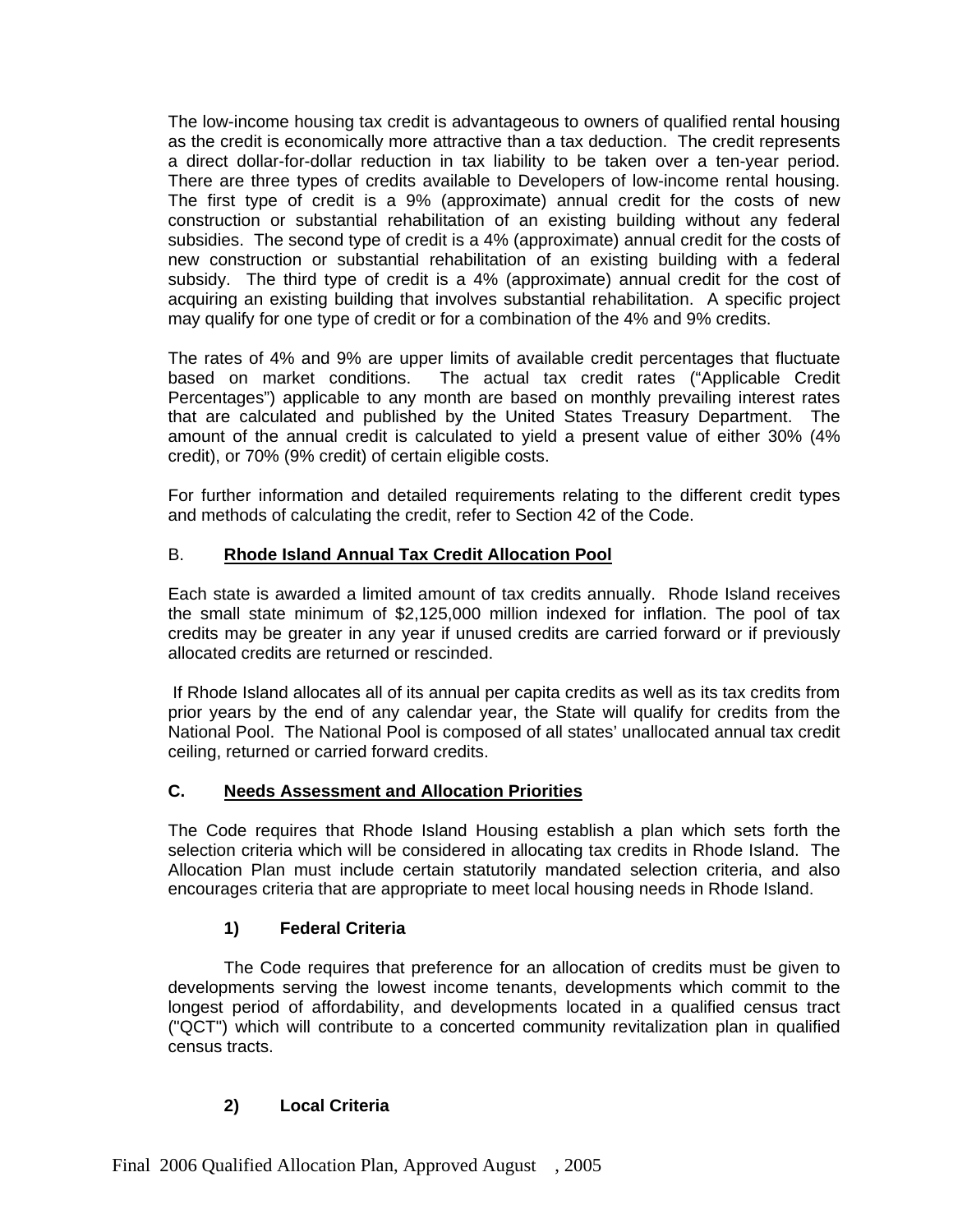Rhode Island Housing and the Office of Community Development, Municipal Affairs of the Department of Administration, in collaboration with other City, County and State agencies as well as involving citizen participation has developed the State of Rhode Island's Consolidated Plan 2005 – 2009 (the "Consolidated Plan"). Please refer to the Consolidated Plan available at [www.rihousing.com](http://www.rihousing.com/) under the link Research and Reports for a full copy including all exhibits. The Housing Needs and Homeless Assistance section in Chapter 3 describes the projected needs for the five-year period beginning March 1, 2005 and ending February 28, 2010 needs are identified in Chapter 3.

- General Needs: Transitional and permanent housing for those currently homeless, caused by among other reasons, housing affordability; Preservation of affordable rental housing threatened by expiring federal subsidies or eligibility for prepaying subsidized mortgages; Concentration of resources to combine affordable housing and community development and stimulate a reversal of disinvestment in Rhode Island's urban areas; Assistance to many rural communities to achieve the 10 percent threshold of the Low and Moderate Income Housing Act; Adequate and appropriate housing with supportive services for the very poor, primarily single-parent households and for members of special needs populations, including the physically disabled; persons with mental illness; persons fleeing domestic violence; veterans; persons with chemical dependencies; and the frail elderly; The housing affordability gap for 40% of the population, who are rent burdened, paying more than 30 percent of their income towards rent and severely rent burdened, paying more than 50 percent of their income towards rent; Shortage of decent, safe and sanitary rental units; Growth in the number of affordable units has lagged considerably behind household growth, and much of the State suffers from a continually aging housing stock, a significant portion of which is characterized by severe or moderate physical problems such as lead-based paint hazards.
- Elderly  $(1 2)$  person households): For elderly households, there is a need for assistance for 7,923 units of affordable rental housing.
- Families: For small related renter households there is a need for housing assistance for 10,629 units of affordable rental housing. For large related renter households, there is a need for housing assistance for 4,201 units.
- Other Households: For non-related members and one-person non-elderly households, there is a need for 10,077 units of affordable rental housing.
- Disproportionate Need: Within the Renters category, there is a disproportionate need (defined by HUD as 10 percentage points higher than all need) among all minority low income households and among extremely low income and low income Hispanic renters.
- Overcrowding: The U.S. Census Bureau defines overcrowding as housing units with more than one person per room. According to the 2000 Census data, 2.9 percent of Rhode Island residents were overcrowded and 0.9 percent were severely overcrowded. The average household size for renter-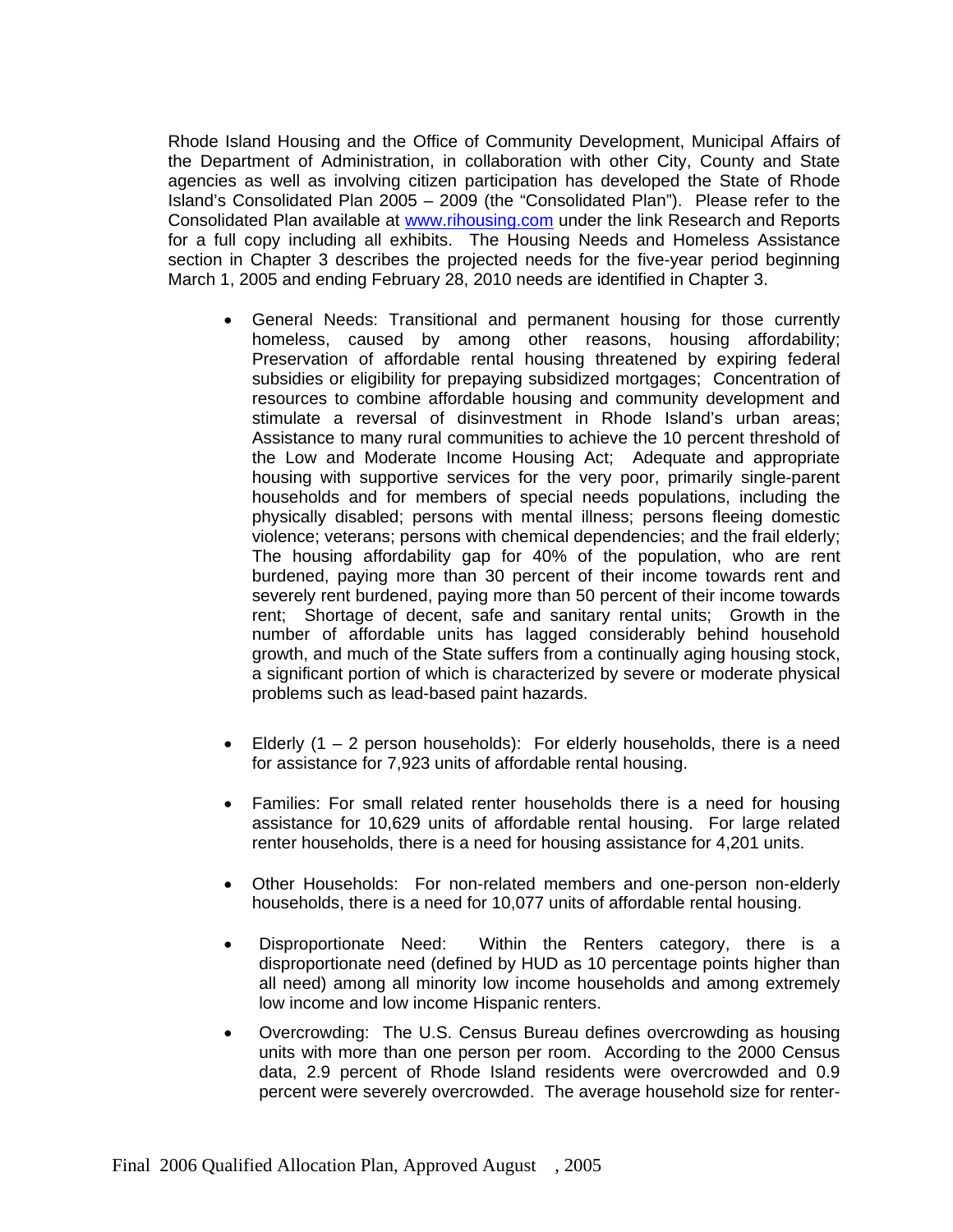occupied units was 2.19 people per unit. While overcrowding occurs throughout the State of Rhode Island, the higher rates of overcrowding exist near Providence and nearby cities.

• Lead Based Paint Needs: Due to the age of its housing, Rhode Island has a large number of housing units that may contain lead-based paint hazards. HUD estimates that, based on the age of the housing, 62-90% of housing units contain lead paint hazards. Based on these estimates, approximately 250,000 of Rhode Island's 439,837 housing units are affected by lead-based paint. The Rhode Island Department of Health reports that 188 Rhode Island children were poisoned by lead-based paint hazards in 2003, that is almost 100 children per month. The majority of these children (803) live in the State's urban areas.

#### **D. Lock-In of Applicable Credit Percentages**

1) For developments subject to the state cap: Each project's Applicable Credit Percentage will be established based on published rates in effect in one of the following: (i) the month the project is placed-in-service; (ii) the month in which a binding and irrevocable election to lock-in the Applicable Credit Percentage is made between the Owner and Rhode Island Housing or; (iii) at the time of issuance by Rhode Island Housing of a Carryover Allocation Agreement.

This binding and irrevocable election will be made subsequent to a reservation of tax credits and generally before the Carryover Allocation Agreement is signed. The Applicable Credit Percentage election will be made as part of a written binding agreement such as the tax credit reservation letter or the carryover allocation agreement. A selection of a monthly credit percentage will only be valid if the binding agreement is executed by the end of that specific month.

2) For developments utilizing tax exempt bond financing with 4% credit:

The Applicable Credit Percentage can only be locked-in on two occasions—in the month in which the tax-exempt bonds were issued or at the placed-in-service date. Due to the length of time between these two opportunity dates, Developers should seek professional advice to mitigate some of the financial and market risk associated with this election.

3) Under Section 42(h)(7)(D) in allocating a housing credit dollar amount, Rhode Island Housing must specify the applicable percentage and the maximum qualified basis of the building. The applicable percentage may be less, but not greater than, the appropriate percentage for the month the building is placed in service, or the month elected by the taxpayer under Section 42(b)(2)(A)(ii)(I). Whether the appropriate percentage is the appropriate percentage for the 70-percent present value credit or the 30-percent present value credit is determined under Section 42(I )(2) when the building is placed in service.

For further information and detailed requirements relating to binding credit percentages, refer to Section 42 of the Code.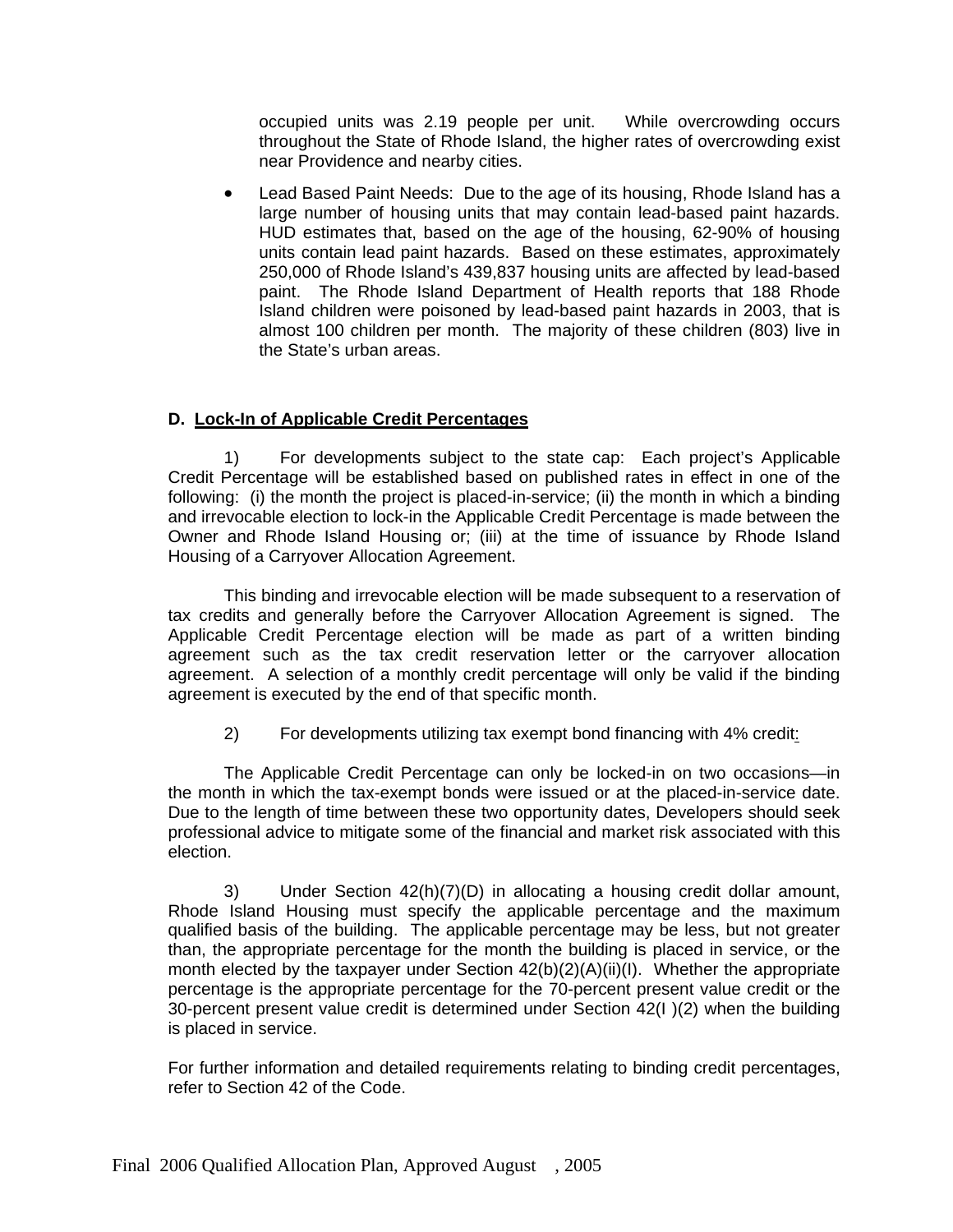#### **E. Eligibility Requirements**

To receive an allocation of tax credits, whether from the State's allocated pool (9% credits) or through the use of tax-exempt bond financing (4% credits), a project must meet eligibility requirements under both the Allocation Plan and the Code. While many of these requirements are briefly summarized below, applicants should note that the federal rules governing low-income housing tax credits are complex. All Developers are advised to consult a qualified tax attorney and/or accountant to determine eligibility for the credit. In making this determination, qualified professionals are expected to be current and knowledgeable with all private letter rulings (PLRs) and technical assistance memoranda (TAMs) issues by the Internal Revenue Service ("IRS") which may provide insight to the Service's view regarding eligible basis determinations.

In allocating tax credits, Rhode Island Housing makes no representations to Owners or other parties regarding compliance with the Code, Treasury Regulations or other laws or regulations governing low-income housing tax credits. Neither Rhode Island Housing nor its employees, agents, representatives, Board Members, or employees shall be liable for any matters arising out of, or in relation to, the allocation of low-income housing tax credits.

# **1) Residential Rental Property**

In order for a project to qualify as a low-income housing project, it must be residential property. In general, the project must be: used other than on a transient basis; rented or available for rent on a continuous basis; available to members of the general public; and suitable for occupancy. Facilities providing continuous nursing, medical, or psychiatric care are not considered residential rental units for tax credit purposes. Continual care, however, should not be confused with certain supportive services which can be provided, such as assuring that tenants obtain incidental care, as needed, by facilitating the making of medical appointments and by providing transportation to medical facilities, and by the provision of basic first-aid skills in case of emergencies.

#### **2) Extended Use Period**

The Code requires that the low-income occupancy and rent restrictions be maintained during the initial compliance period of 15 years (Section 42(I)(1). In addition, the occupancy restrictions must be maintained for an extended use period of an additional 15 years (Section 42(h)(6)(D). Rhode Island Housing requires the following:

a. A Declaration of Land Use Restrictive Covenants ("Declaration") committing to an extended use period of affordability for the qualifying units of at least thirty years and a prohibition during the entire extended use period – not just the three year vacancy decontrol period – against evicting or terminating of tenancy of existing tenants in low-income units other than for good cause, must be executed by the project owner.

b. If a development is allocated Credit under the nonprofit set-aside, the current owner (and any new owner) during the compliance period must continue to qualify under that set aside. The Owner will indicate in the Declaration that they are electing to qualify under the nonprofit set-aside.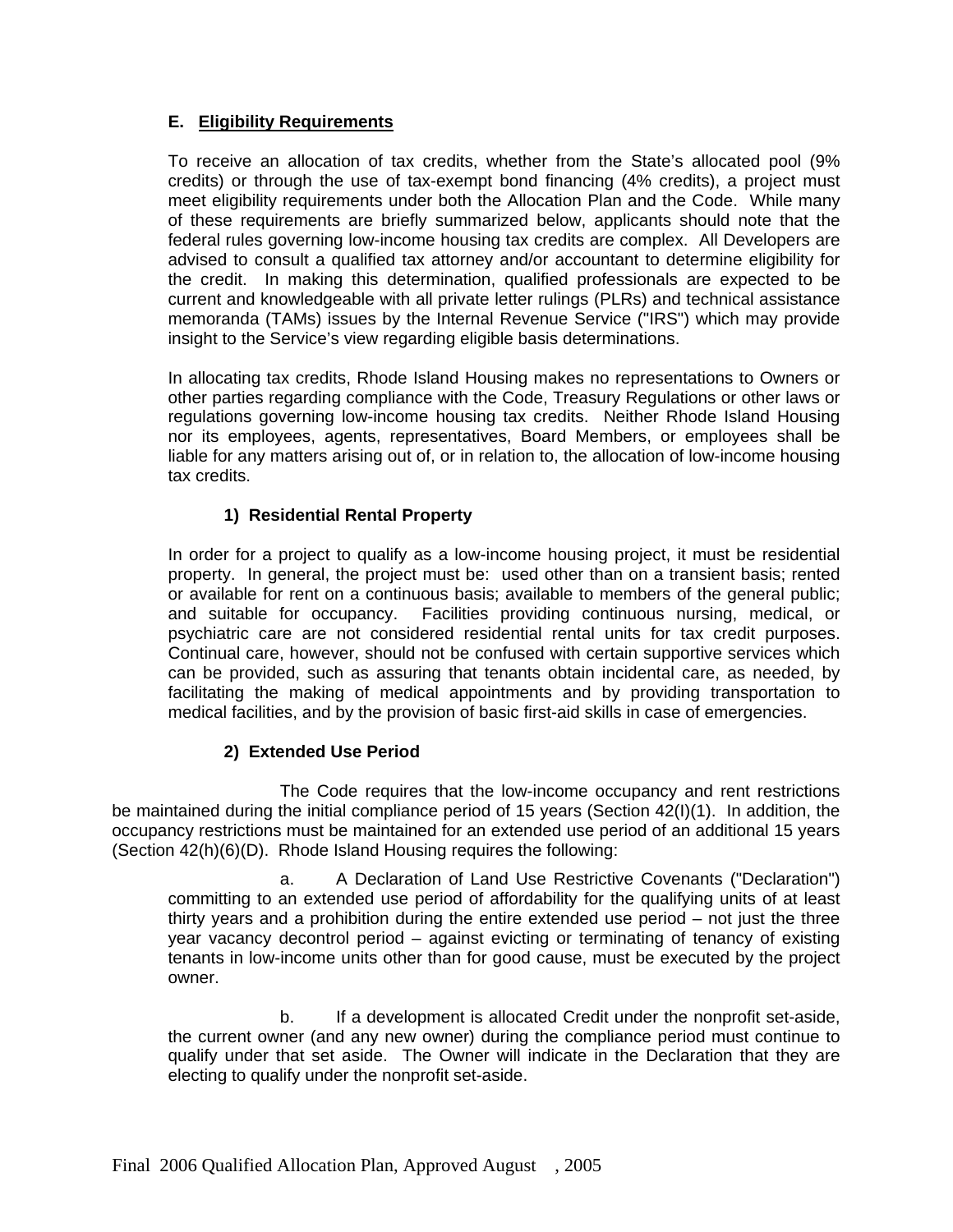c. For projects financed with tax-exempt bond proceeds, the required extended use period of affordability will be the greater of (i) the period that the taxexempt bonds remain outstanding or (ii) thirty years.

d. In addition, the Declaration provides that the owner waive the right to seek termination of the Declaration by petitioning Rhode Island Housing to find a buyer of the development as provided in Section  $42(h)(6)(E)(I)(II)$ .

e. Regulatory Agreement In addition to the Declaration, Rhode Island Housing requires that a Regulatory Agreement be recorded prior to any lien documents and not subject to revocation in the event of foreclosure. The development owner may be required to have all lien holders of a Development complete and sign a subordination to the Regulatory Agreement that will subordinate their liens to the provisions of the Regulatory Agreement.

# **3) Rent and Tenant Income Restriction**

The project must meet certain tenant income and rent restrictions:

a. Income Restrictions:

The Project must elect one of the following Minimum Set-Asides:

at least 20 percent of the rental units in the project must be rent restricted for and occupied by households with incomes no higher than 50 percent of the area median gross income ("AMGI"), adjusted for family size.

#### **OR**

at least 40 percent of the rental units must be rent restricted and occupied by households with incomes no higher than 60 percent of the AMGI, adjusted for family size.

b. Rent Restrictions:

The gross rent charged to a tenant (including utilities) cannot exceed 30% of the deemed income limit for a qualified low-income household at 50% or 60% of AMGI adjusted for family size, assuming 1.5 persons per bedroom. A table of qualified rents is located in the Developers Handbook.

For more information on tenant income and rent restrictions, including rules for calculating rents, see Section 42 of the Code.

# **4) Least Amount of Tax Credit Necessary for Project Feasibility**

The Code requires that Rhode Island Housing may not allocate credits in excess of the minimum necessary for the financial feasibility of the project and its continued viability as a qualified low-income housing project throughout the credit period.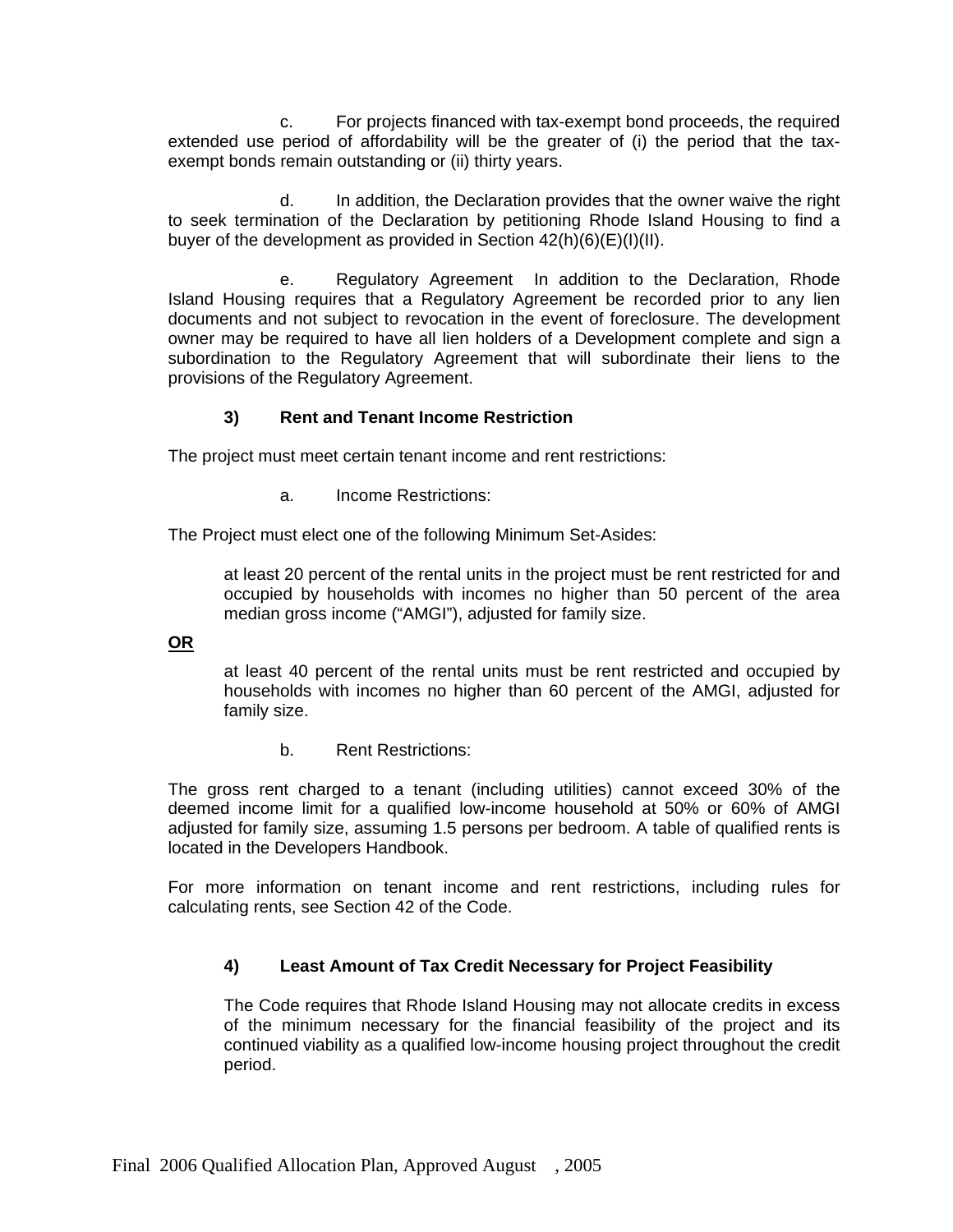Rhode Island Housing must evaluate the amount of the credit at three specific times: (1) at the time of application, (2) at the time of reservation, and (3) at the time the building is placed-in-service and an IRS Form 8609 is issued. We will consider the proposal's distribution of the tax benefits between direct development costs, soft costs, fees, operating reserves and other costs and evaluate the need for tax credits to fill the gap after other financing sources and subsidies have been taken into account. Sponsors will be required to certify the source and value of other subsidies and funding for the proposal.

# **5) Minimum Property Standards**

Projects must meet state or local health or building codes or regulations. Corrections necessary to repair code violations must be specified in a rehabilitation work plan. The Developer will be required to provide certification or to demonstrate to Rhode Island Housing that any code violations have been corrected prior to receiving an allocation of the tax credit. Compliance with health, safety and building codes is an ongoing obligation; non-compliance may result in penalties and/or recapture of credit.

# **6) Placed-In-Service Requirements**

Rhode Island Housing will allocate credits only to projects which can be reasonably expected to become eligible for the credits in the year in which the Developer is to be awarded tax credits. This means that projects must either be able to be placed-in-service in that year or have incurred more than ten percent of their reasonably anticipated project basis by the later of six months after reservation or year-end. Placed-in-service generally refers to the issuance of the first Certificate of Occupancy for each building in the project.

# **7) Minimum Rehabilitation Requirements**

The Code requires that tax credit projects involve minimum rehabilitation expenditures. For a building to be substantially rehabilitated, the expenditures during any 24-month period must be at least the greater of: (a) ten percent of the depreciable basis of the building determined as of the first day of the 24-month period; or, (b) an average of \$3,000 per low income unit. Exceptions may apply for properties acquired from government entities and "expiring use" properties.

# **8) Ten Year Placed In Service Restriction**

To be eligible for the acquisition credit, buildings may not have been placed in service within the last ten years. Generally, a transfer of the building results in a new placed-in-service date if, on the date of the transfer, the building is occupied or ready for occupancy. Exceptions may apply to certain property transfers and expiring use properties. In cases involving the purchase of a development that previously utilized low-income housing tax credits for acquisition, the property may not be eligible for acquisition credit from the second purchase until the completion of the initial 15-year compliance period. According to a recent private letter ruling released by the Internal Revenue Service (Private Letter Ruling 200502019), transfers of 99 percent partnership interest do not result in a new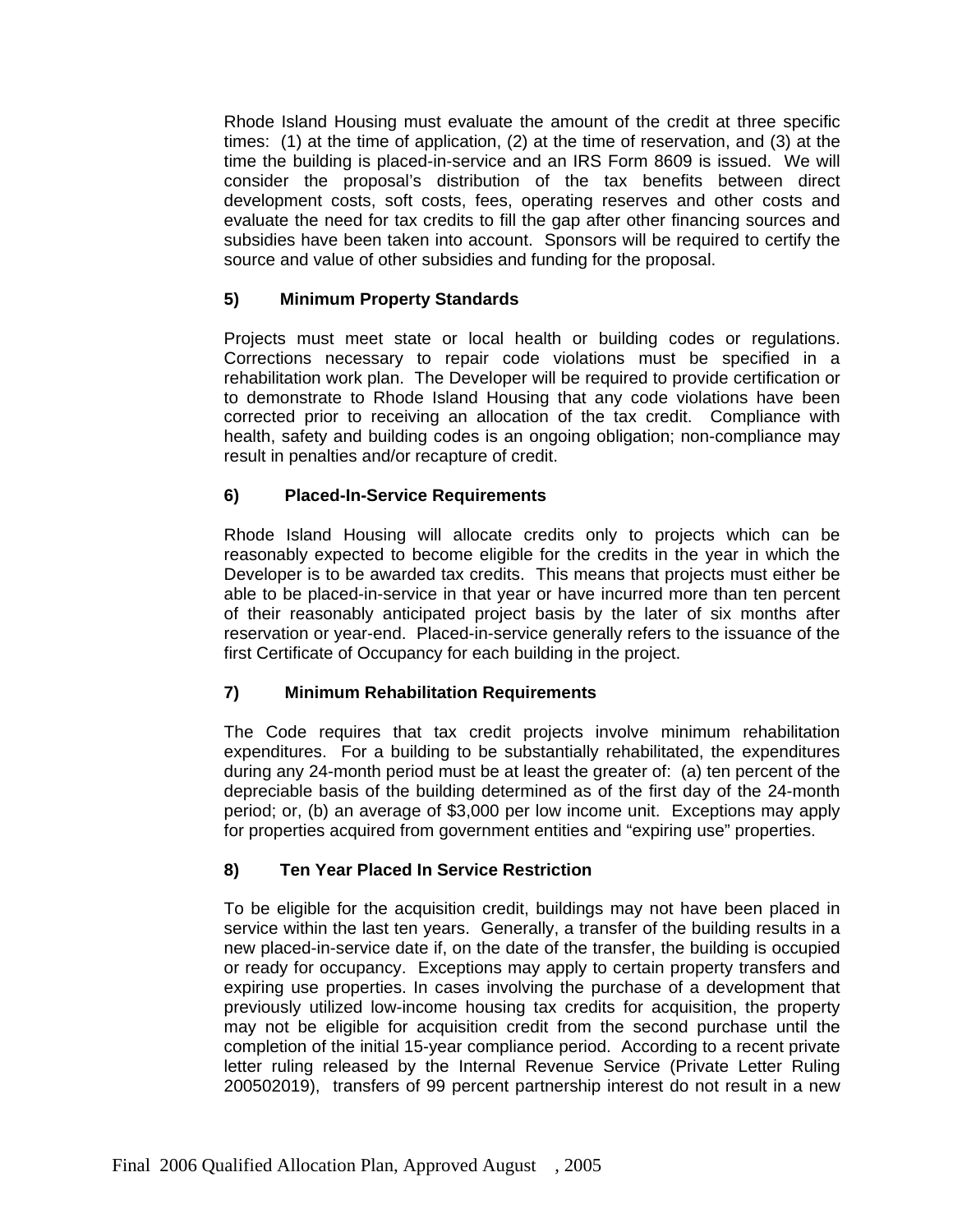"placed in service" date. However, always consult with a tax specialist for questions of specific project eligibility.

# **9) Community Service Facilities**

The portion of a residential building used as a community service facility may be eligible for the low income housing tax credit. A community service facility is a facility designed to primarily serve individuals whose income is 60 percent or less of area median income. No more than 10% of the total basis of the building may come from the community service facility portion of the building.

# **10) Market Study**

Prior to closing, Rhode Island Housing requires that a comprehensive market study analyzing the market area, including the depth and breadth of demand, comparable properties and rates, comparable operating expenses, market absorption rates as well as a study of the needs of the prospective population be conducted as a condition of credit allocation. This study will be completed by a disinterested party approved by Rhode Island Housing and at the Developer's expense.

# **11) Native American Housing Assistance**

Assistance provided under the Native American Housing Assistance and Self-Determination Act of 1996 (NAHASDA) will not be taken into account in determining whether a building is federally subsidized for purposes of the low income housing credit. Therefore, such buildings will qualify for 9% credit as deeper targeting consistent rules consistent with the special targeting for HOMEfinanced projects are followed (i.e. 40 percent of the units at 50 percent of area median income).

# 12) Home Ownership Option

Developments wishing to convert to home ownership at the end of the 15-year compliance period may do so under the Code. Rhode Island Housing will approve no more than one (1) conversion application per calendar year. As these developments will be rental housing for a minimum of fifteen years, they will be underwritten as a rental development and are subject to the same underwriting criteria set forth in the Developers' Handbook.

# **F. HUD Qualified Census Tracts/Difficult-To-Develop Areas**

Projects located in the United States Department of Housing and Urban Development's ("HUD") designated qualified census tracts ("QCTs")or difficult-to-develop areas ("DDAs") may be eligible for additional tax credits. DDAs are designated annually by HUD as updated income and FMR data become available.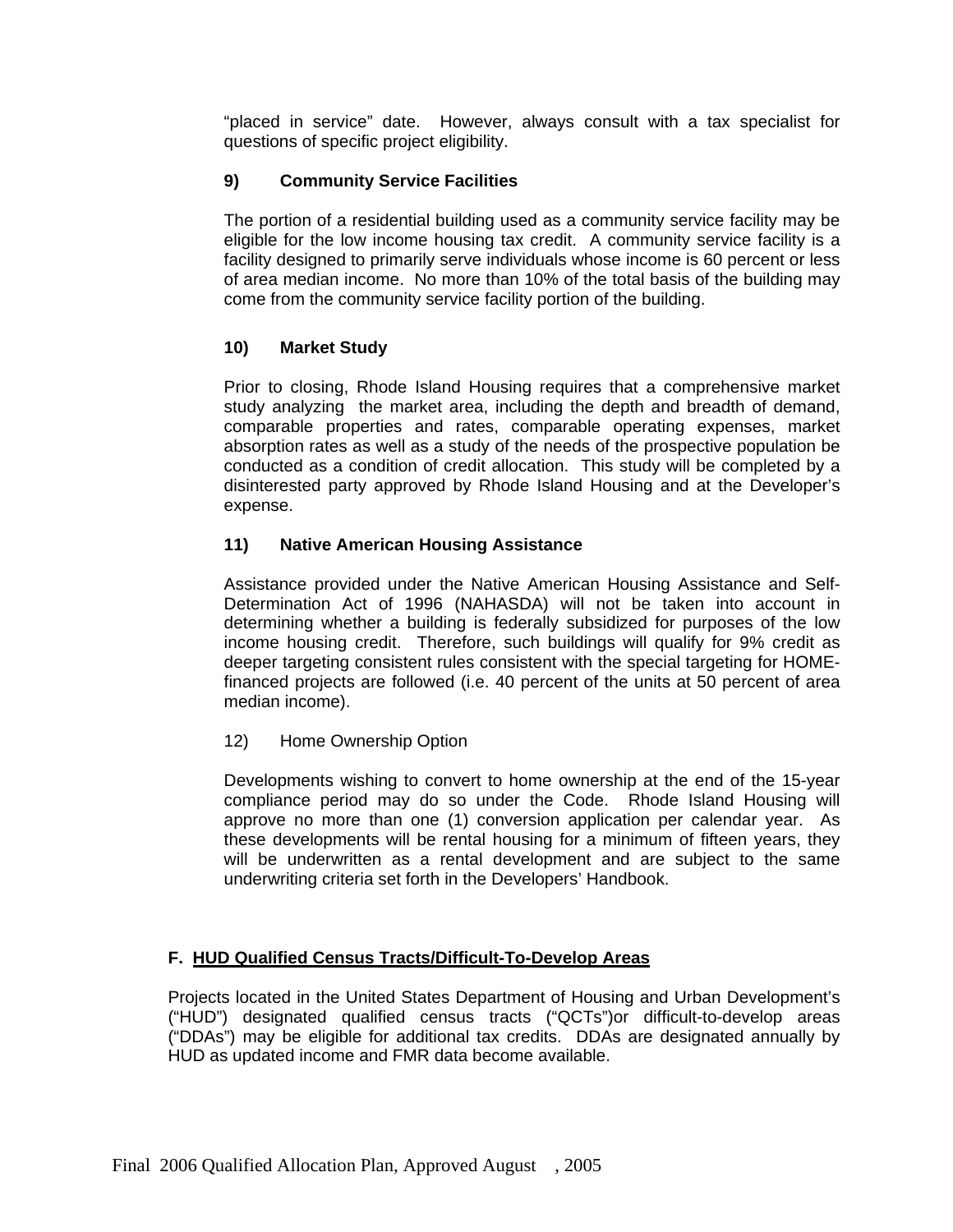QCTs are defined as any census tract (or equivalent geographic area) in which at least 50% of the households have incomes of less than 60% of the AMGI **or** census tracts which have a poverty rate of 25 percent or better. HUD periodically publishes the list of new QCTs in Rhode Island.

A DDA is defined as any area that has high construction, land, and utility costs relative to the Area Median Gross Income ("AMGI"). For further information on limitations on these designations, refer to Federal Register Volume 69, No. 229/ Tuesday, November 30, 2004. The designations of QCTs under section 42 of the Code published December 12, 2002, as supplemented on December 19, 2003, remain in effect.

HUD Notice of November 2, 2004, sets out an important change in the Effective Date for DDAs and the application of DDA's to tax credit developments. The 2005 list of DDAs are effective (1) for allocations of credit after December 31, 2004; or (2) for purposes of Section  $42(h)(4)(B)$  of the Code, if the bonds are issued and the building is placed in service after December 31, 2004. If an area is not on a subsequent list of DDAs, the 2005 lists are effective for the area if (1) the allocation of credit to an applicant is made no later than the end of the 365-day period after the submission to the credit-allocating agency of a complete application by the applicant, and the submission is made before the effective date of the subsequent lists; or  $(2)$  for purposes of Section  $42(h)(4)(B)$  of the Code, the bonds are issued or the building is placed in service no later than the end of the 365-day period after the applicant submits a complete application to the bondissuing agency, and the submission is made before the effective fo the subsequent lists, provided that both the issuance of the bonds and the placement in service of the building occur after the application is submitted.

The additional credits available to projects falling within the definitions of either or both of these categories are derived by increasing the project's eligible basis for the new construction or substantial rehabilitation portion of the project by up to 30%. The actual increase in basis is determined at the discretion of the allocating agency pursuant to its analysis of the maximum amount of subsidy necessary to complete the project. The 30% increase is not available for the costs associated with the acquisition portion of any project.

#### **G. HUD Subsidy Layering Guidelines**

All projects submitted to Rhode Island Housing that may receive low-income housing tax credits in combination with any form of HUD housing assistance will be subject to the subsidy layering review guidelines of Section 911 of the Housing and Community Development Act of 1992. These requirements are designed to ensure that participants in affordable multi-family housing developments do not receive excessive compensation by combining various HUD housing assistance with assistance from other federal, state, or local agencies. The guideline standards are divided into three categories: Builder's Profit, Developer's Fee, and Syndication Expenses. HUD has established safe harbor and ceiling standards for each of these categories. Housing credit agencies may perform the subsidy layering review function provided the agency certifies to HUD that it will properly apply the guidelines. Rhode Island Housing has assumed these responsibilities.

In accordance with Section 911 of the Housing and Community Development Act of 1992 and the Published Guidelines for Subsidy Layering, the following standards will be applied to all developments subject to subsidy layering: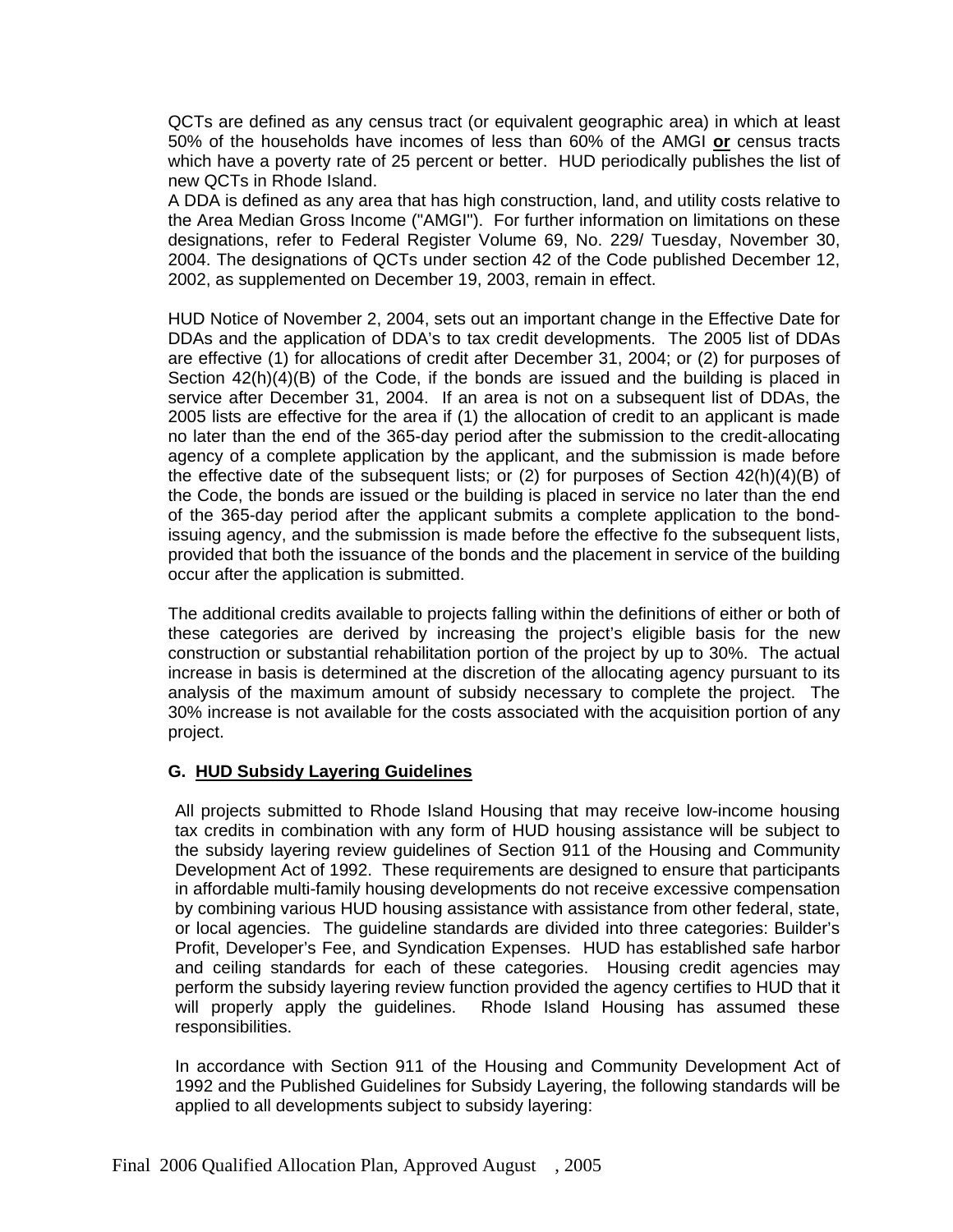- 1) Builder's Profit for developments subject to subsidy layering, up to 6 percent of construction costs will be allowed for builder's profit, 2 percent of construction costs for builder's overhead, and 6 percent of construction costs for general requirements. For those developer's where there is an identity of interest between the owner and the general contractor, the maximum amount of builder's profit allowed is 50% of the amounts referenced in the current Program Bulletin. Note also that for projects subject to section 911 Subsidy Layering reviews, alternative general contractor fee limits may apply.
- 2) Developer Fees The safe harbor for Developer's fees is 10 percent, including developer overhead, of the total development cost of the project not including developer fee and operating reserve. Rhode Island Housing may approve exceptions to the safe harbor standard and allow developer's fees of up to 15 percent of the total development cost of a project.
- 3) Syndication Expenses The safe harbor limits for syndication expenses, excluding bridge loan costs, are (a) 10 percent of gross syndication proceeds for private offerings and (b) 15 percent of gross syndication proceeds for public offerings. Rhode Island Housing may approve exceptions to these percentages allowing up to 15 percent of gross syndication proceeds for private offerings and up to 24 percent of gross syndication proceeds for public offerings.

In addition for each development, Rhode Island Housing will establish an applicable market rate for equity. This market rate will be used to determine the net syndication proceeds at the project's placed in service date. The rate will be based upon the development's market value, comparable syndications, and/or Rhode Island Housing's estimation of market trends.

#### **H. Single Room Occupancy Units**

Federal law requires that a low-income unit may not be used on a transient basis. In general, tax regulations require a minimum of a six month lease. However, an exception may apply for single room occupancy units that are rented on a month-tomonth basis or for longer periods.

#### **I. Housing For the Homeless**

The tax credit has become a substantial resource for permanent supportive housing for the homeless. The portion of a building used to provide supportive services may be included in the qualified basis. Permanent supportive housing for the homeless must contain sleeping accommodations and kitchen and bathroom facilities and be located in a building used exclusively to facilitate the transition of homeless individuals to independent living within 24 months.

#### **J. Handicapped Accessibility**

Tax credit projects must comply with all applicable federal and state statutes and regulations regarding the operation of adaptable and accessible housing for the handicapped.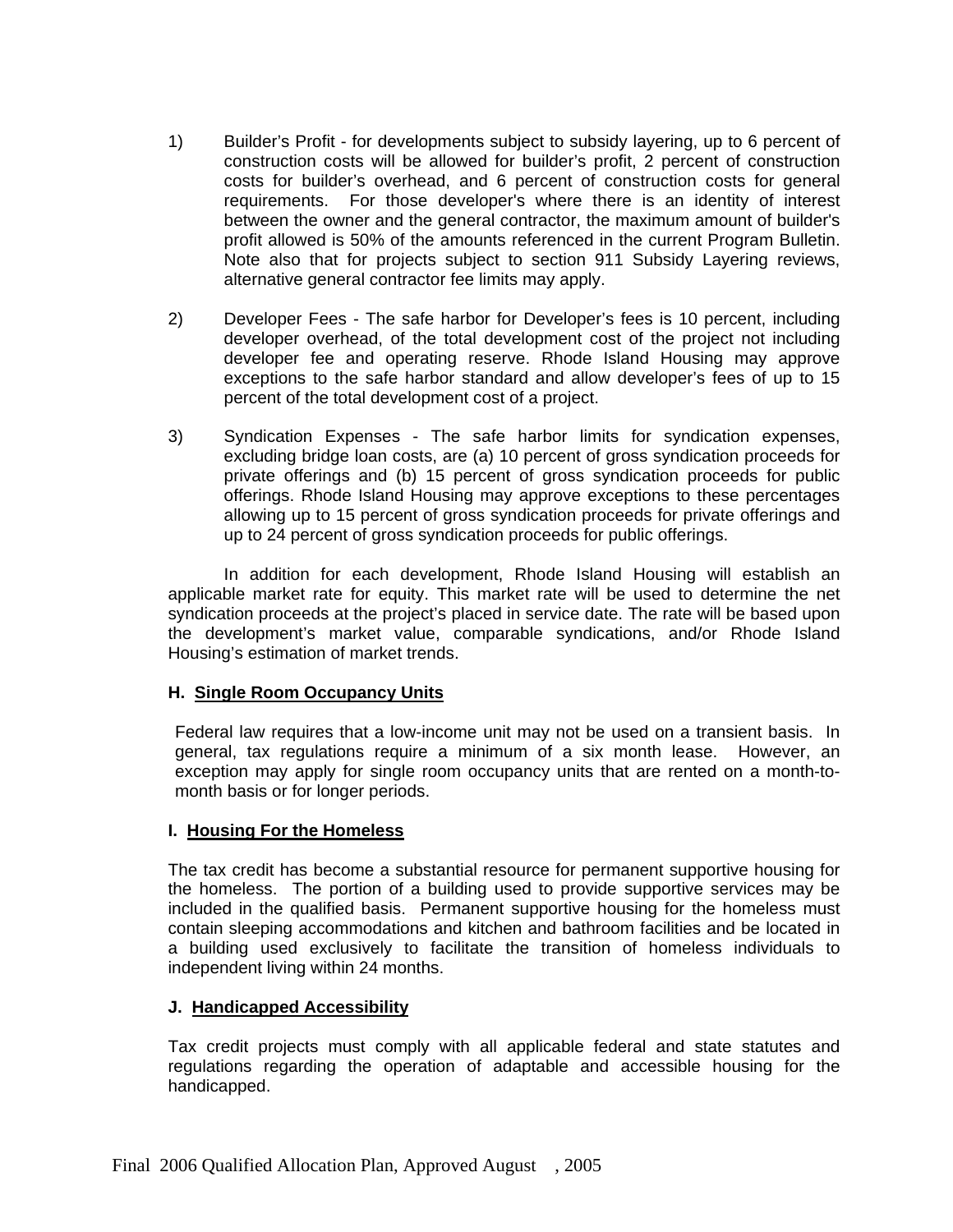# **K. Affirmative Action/Equal Employment Opportunity ("EEO")**

Rhode Island Housing is committed to affirmative action and EEO. We have established minimum workforce utilization goals for Minority Business Enterprises and/or Women Business Enterprises ("MBE/WBE"), and monitor construction projects for compliance with these goals. All developments receiving funding under the Rental Production Program must use best efforts to (a) award at least 10% of the total construction contract dollar amount to minority and female owned businesses, and (b) ensure that at least 10% of labor hours for all trades are performed by minorities and/or women. Developers are encouraged to exceed the minimum goals set by Rhode Island Housing. Note that only those businesses included in the Rhode Island Department of Administration's Directory of Certified Minority and Women Business Enterprises will be recognized in measuring the minority and women business and workforce utilization goals. Further note that for purposes of measuring these goals, Rhode Island Housing does not include persons of Portuguese descent as a recognized minority.

All sponsors receiving an allocation of credits from Rhode Island Housing must enter into an Affirmative Action Agreement detailing specific affirmative action goals and definitive, aggressive strategies and action steps to ensure that such goals are achieved.

#### **L. Industry Recommended Standards**

In evaluating and underwriting housing development proposals, Rhode Island Housing is guided by (or) generally follows industry recommended standards developed by the National Council of State Housing Agencies (NCSHA). These NCSHA recommended standards are set forth in the Rhode Island Housing Developers Handbook.

#### **II. APPLICATION PROCESS, RANKING METHOD, & REVIEW CRITERIA – 9% CREDITS**

#### **A. Funding Rounds**

Rhode Island Housing may hold up to three competitive funding rounds each year. Funding rounds will be announced by Rhode Island Housing via Program Bulletin and/or issuance of Request for Proposals ("RFPs"), and by advertisement in local print media. Rhode Island Housing may adjust the number or timing of funding rounds if required by the passage of federal legislation or adoption of IRS rules and regulations, to accommodate variations in demand for or supply of the credit, or for other compelling circumstances. Rhode Island Housing reserves the right to create an official low income housing tax credit waiting list for proposals which demonstrate considerable merit but for which allocable credit is not available.

During the review period, staff will determine the need for the credit and the financial feasibility of the proposals; however, this determination is not a warranty by Rhode Island Housing of the feasibility or viability of any proposal. Rhode Island Housing reserves the right to rescind reservations of tax credits for projects in the event that Rhode Island Housing determines that the project is unfeasible as proposed or that a change in circumstances has materially altered the proposal as submitted and approved. Any such rescissions shall be in writing and provided to the applicant.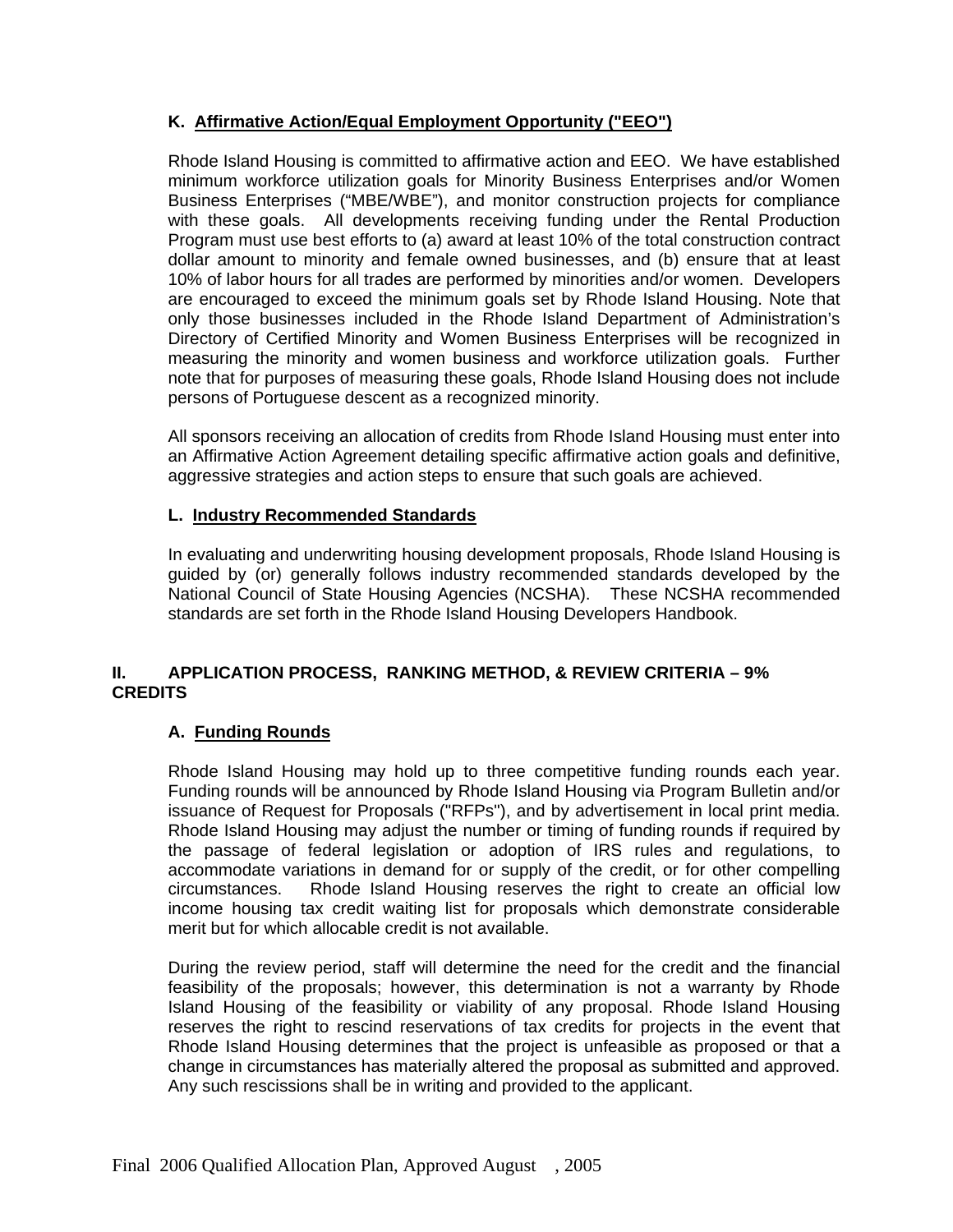The anticipated schedule for LIHTC reservations is as follows:

# *First Funding Round*

| RFP issuance.                                                   | On or about mid-August.                                             |  |
|-----------------------------------------------------------------|---------------------------------------------------------------------|--|
| Proposals submission deadline                                   | On or about the first Friday in October.                            |  |
| Rhode Island Housing's Board of Meeting<br><b>Commissioners</b> | Reservation decisions rendered by At the November or December Board |  |

# *Additional Funding Rounds (if needed)*

will be held if necessary to allocate remaining credit or returned credit. Rhode Island Housing reserves the right to limit competition in subsequent competitive funding rounds to proposals that were submitted in the first and/or second competitive funding round.

Rhode Island Housing reserves the right to reserve available credit to award outside of competitive funding rounds to projects which were previously awarded credits and which either have (a) returned their previously awarded credits to Rhode Island Housing for use by other developments pursuant to an agreement with Rhode Island Housing or (b) qualify for and can demonstrate a need for additional credits to meet project feasibility requirements. Rhode Island Housing reserves the right to award any additional credits received during any year to qualified projects that were previously placed on a waiting list in prior rounds. Rhode Island Housing may consider making a reservation of tax credits for qualified application(s) received outside the context of the first or subsequent funding rounds if tax credits are available from the previous year. In such event, a general priority will be given to projects which best demonstrate readiness to proceed, and/or projects which have previously received credit awards from Rhode Island Housing.

# **B. Project Selection Process**

Rhode Island Housing's selection process for allocating tax credits is designed to select proposals which address the State's housing needs priorities identified in the State of Rhode Island's Consolidated Plan 2005 – 2009 as the federal criteria included in the Tax Code. Proposals will be subject to a comparative evaluation process based on the review criteria stated below. An aggregate assessment ranking will determine the order in which proposals will be funded based on available resources.

In the comparative review process, each proposal will be evaluated against other proposals in the competitive funding round for each review criteria category. An aggregate assessment will be made to consider all aspects of the development proposal and numerical rankings will be made to determine the order of project selection and funding. Factors considered in determining the aggregate assessment ranking include, but are not limited to, the comparative review rankings, demonstrated need, local community needs and priorities, total development cost, industry recommended standards, leveraging outside resources, long-term feasibility, application quality, program compliance and the goals of Rhode Island Housing.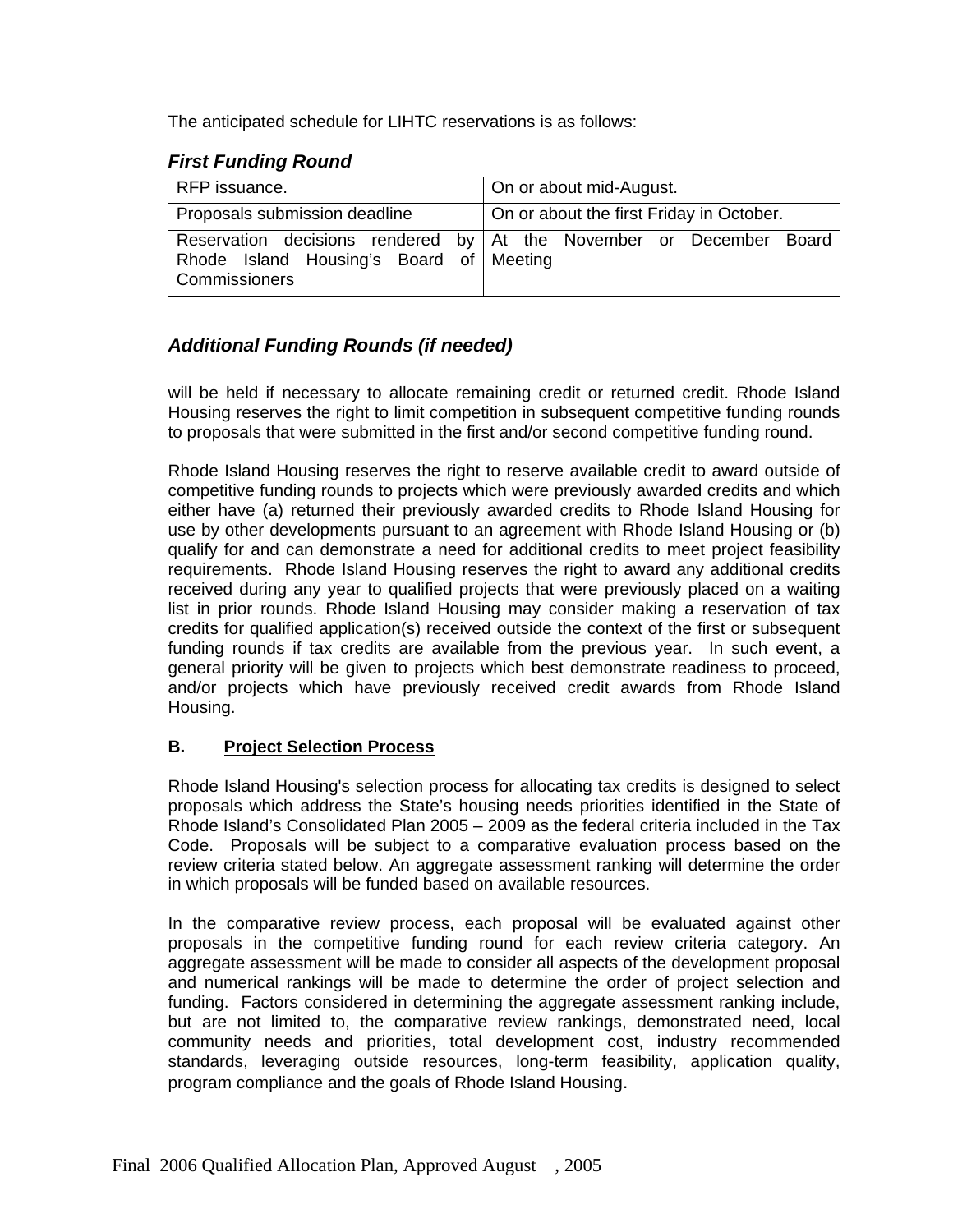Aggregate assessment rankings in no way guarantee an award of tax credits to a particular development. During proposal review and throughout the tax credit allocation process, Rhode Island Housing will utilize its sound and reasonable judgment and it will exercise its discretion consistent with sensible and fair business practices. Rhode Island Housing reserves the right not to reserve tax credits to any applicant or project, regardless of the proposal's aggregate assessment ranking, if it determines, in its sole and absolute discretion, that 1) a reservation for any applicant or project does not further the purposes and goals set forth in this plan; 2) available resources are not sufficient to fulfill a tax credit request; 3) there exists an over-concentration of projects in a specific geographic location; or 4) there exists an over-concentration of specific production types (e.g. new production, assisted living, preservation or capital upgrades). In addition, Rhode Island Housing reserves the right to adjust aggregate assessment rankings or rescind a reservation of tax credits if there is a material change in the project which adversely affects the achievement of stated goals and/or diminishes the proposal's ability to address documented housing needs.

If Rhode Island Housing allocates low income housing tax credits outside of the priorities and selection criteria set forth in this Allocation Plan, we will provide a written explanation of our decision to the general public.

# **C. Tax Credit Review Criteria**

The tax credit allocation review criteria fall into two categories: Threshold Criteria and Comparative Criteria. Generally, only proposals that satisfy the Threshold Criteria will be considered under the Comparative Criteria.

#### **1. Threshold Criteria**

- a) Site control: All sponsors must demonstrate site control in the form of a deed, current option, purchase and sales agreement, designation from a public authority, or a sound, feasible plan for obtaining site control within the funding period.
- b) Readiness to Proceed: All sponsors must demonstrate readiness to proceed. Such judgments will be made on the basis of evidence of the sponsor's ability to incur more than ten percent of the project's reasonably anticipated eligible basis by the later of six months after reservation or December 31 of the year in which the LIHTCs are allocated; availability or ability to secure in a timely manner all financing commitments required to achieve project feasibility; and likelihood of expeditiously moving the project to construction (based, e.g., on status of acquisition of property, land use and zoning approvals, and environmental/historical reviews).
- c) Creditworthiness and Good Standing: Rhode Island Housing reserves the right to deny tax credits to any proposal where (i) any materially participating entity (owner or management agent) is not in good standing regarding compliance monitoring of other tax credit projects; or (ii) any partner, sponsor or other key development team member has been determined by Rhode Island Housing to be uncreditworthy. Creditworthiness takes into consideration management capabilities, character, and capacity.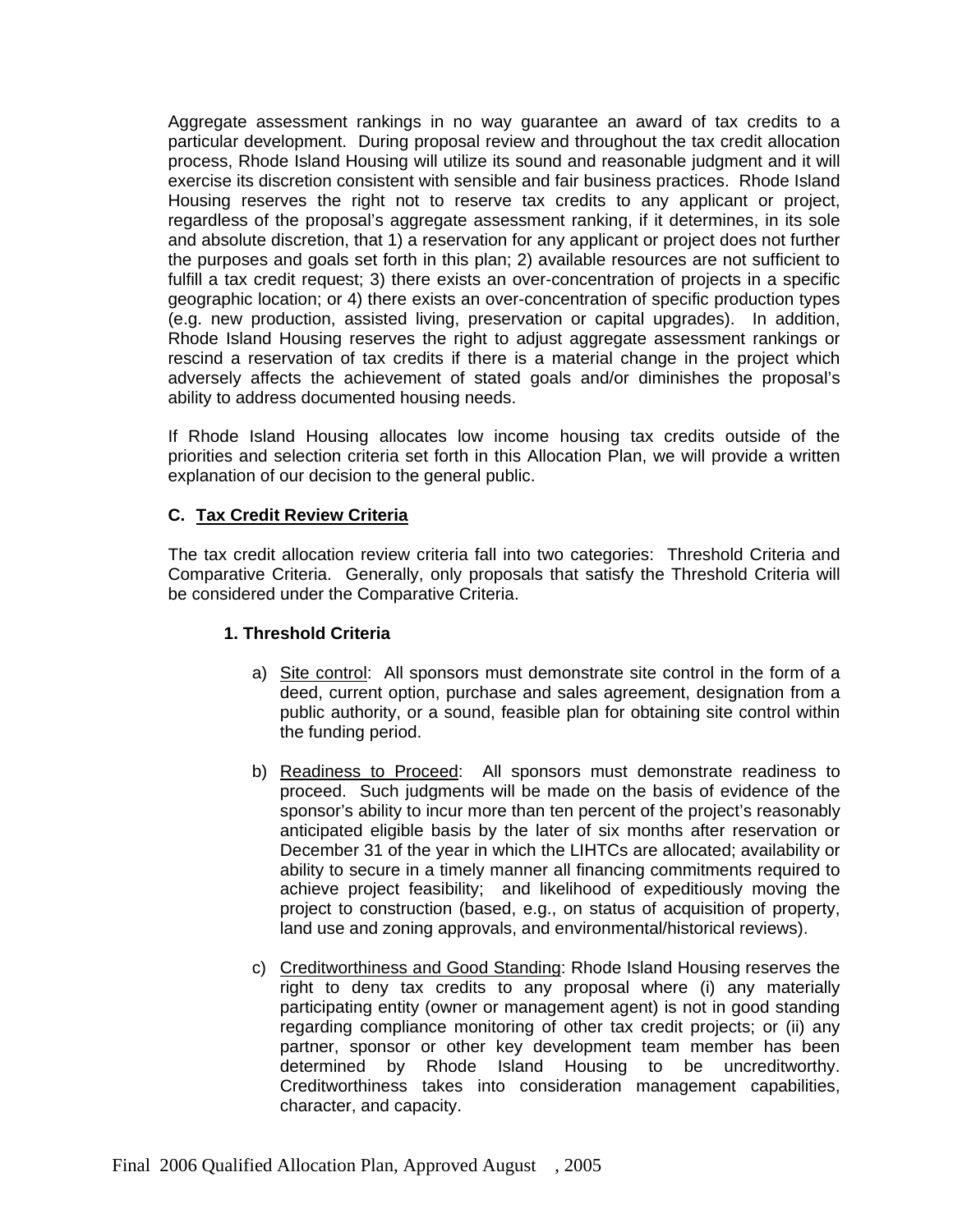d) Financial Feasibility: Rhode Island Housing reserves the right to deny tax credits to any applicant of a proposal for which adequate funding sources have not been identified for all development costs. While commitments from these sources do not have to be secured before applying for tax credits, the applicant must be able to demonstrate to the allocating agency's satisfaction that the sources identified are reasonably likely to be available to the Developer within a time frame which facilitates readiness to proceed as noted above.

#### **2. Comparative Criteria**

a) Development Team Capacity: The development team will be evaluated for professional capacity to plan, build, market, and operate the proposed development. The performance record of the sponsor, consultant, architect, management agent and contractor will be measured by the quality and quantity of previous development, design, construction and property management efforts, as well as affirmative action records. Each team member is expected to demonstrate satisfactory prior experience on projects of similar scale and complexity; to have satisfactory professional references; and to devote sufficient staffing and resources to complete the proposed development. If a development team member does not have satisfactory prior experience, a written plan must be submitted to outline how this technical capacity will be achieved. The mortgagor and contractor will also be evaluated for creditworthiness and financial capacity. The composition of a non-profit sponsor's Board of Directors and the tenure of its respective members will be given significant consideration.

For service-enriched housing proposals, development team members will also be evaluated on the basis of demonstrated success in (i) the development, design and construction of housing with supportive services; and (ii) the planning and delivery of services including adequacy of staffing and/or oversight of third party contracts for services.

b) Marketability and Housing Needs: Marketability and housing needs will be evaluated relative to the proposed locality of the development, target market population, rent levels and affordability, project design and amenities. Sponsors will be required to demonstrate marketability and housing needs through such documentation as: letters of local support; information on market comparables; information on the supply and quality of the existing housing stock and rent burdens; information on other planned development/revitalization activity in the area; assessment of potential market cannibalization of existing subsidized housing developments; local demographics (including income, age and any special needs characteristics); marketing and outreach strategies; and information demonstrating that the proposed location is appropriate for the target population in terms of environment, quality, proximity to services, and attractiveness of the site and its surroundings.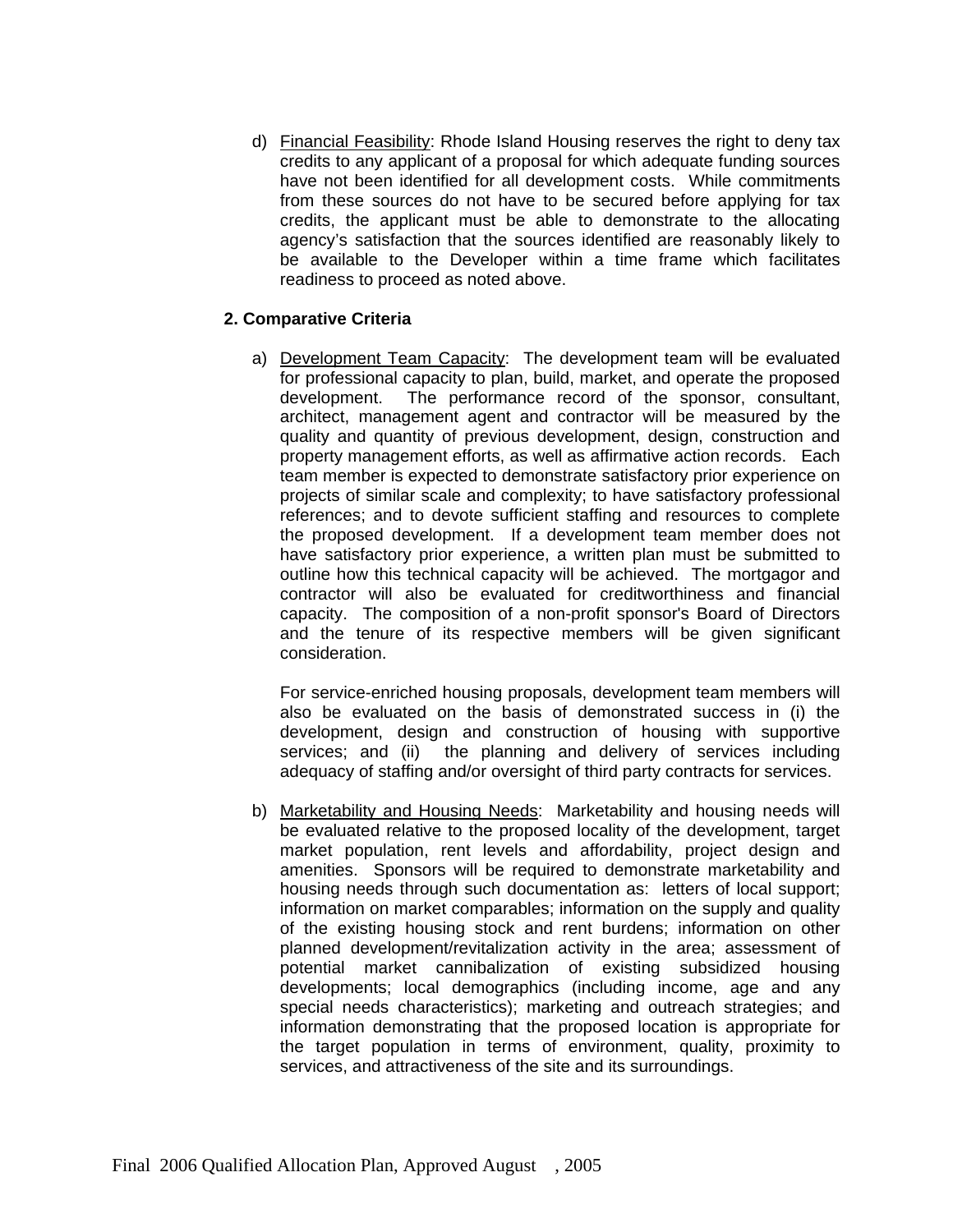Developers are encouraged to set rents so that the proposed rents are affordable to residents in a given location and not simply set at the program's maximum rents. One aspect of a development's marketability is to have rents that are affordable and attractive to prospective tenants. Therefore, additional consideration will be given to projects that demonstrate that the proposed tax credit rents are below rents of comparable, unassisted units in the market.

c) Site and Design Factors: The proposed site, including any existing improvements, must support the market population in terms of desirability of location; environmental quality; adequacy of utilities and transportation; proximity to civic, social and commercial services; and appropriateness of the proposed development to the specific site (e.g., conformance with neighborhood character and land use patterns; impact on surrounding area; extent to which the proposal furthers local revitalization efforts; visual impact).

In addition, site conditions will be evaluated in terms of suitability for construction or rehabilitation. For new construction, ledge, wetlands, existence of subsurface contamination, grade, and soil suitability are typical considerations. For rehabilitation, existing structural conditions, ease or difficulty of adaptations, abatement of hazardous materials, appropriateness of existing buildings, layout and site plan for the proposed resident population will be considered. Zoning and historic district restrictions will be considered in all cases.

The proposed scope of work will be evaluated to ensure that it is comprehensive and will provide for the long-term viability of the housing development, its utility, and the systems of the structure(s). The proposal will also be evaluated based on its potential to meet Rhode Island Housing design standards including: conformance with applicable laws, regulations, and code requirements; satisfactory architectural treatment and sensitivity in scale and character with surrounding buildings; appropriateness of the building and unit plans, site design, and amenities to the target population; use of materials and energy conservation measures to enhance durability and operating cost efficiency; and adequacy of estimated construction costs to complete the proposed scope of work.

One of the objectives in making program funds available to a Developer is to produce developments of quality construction and livable design that will enhance the communities in which they are built. All developments to be financed through Rhode Island Housing must meet the requirements set forth in Rhode Island Housing's Design and Construction Submission Guide.

- d) Financial Analysis
	- 1) Management Plan/Operating Budget: Operating budgets will be reviewed to determine adequacy and reasonableness of each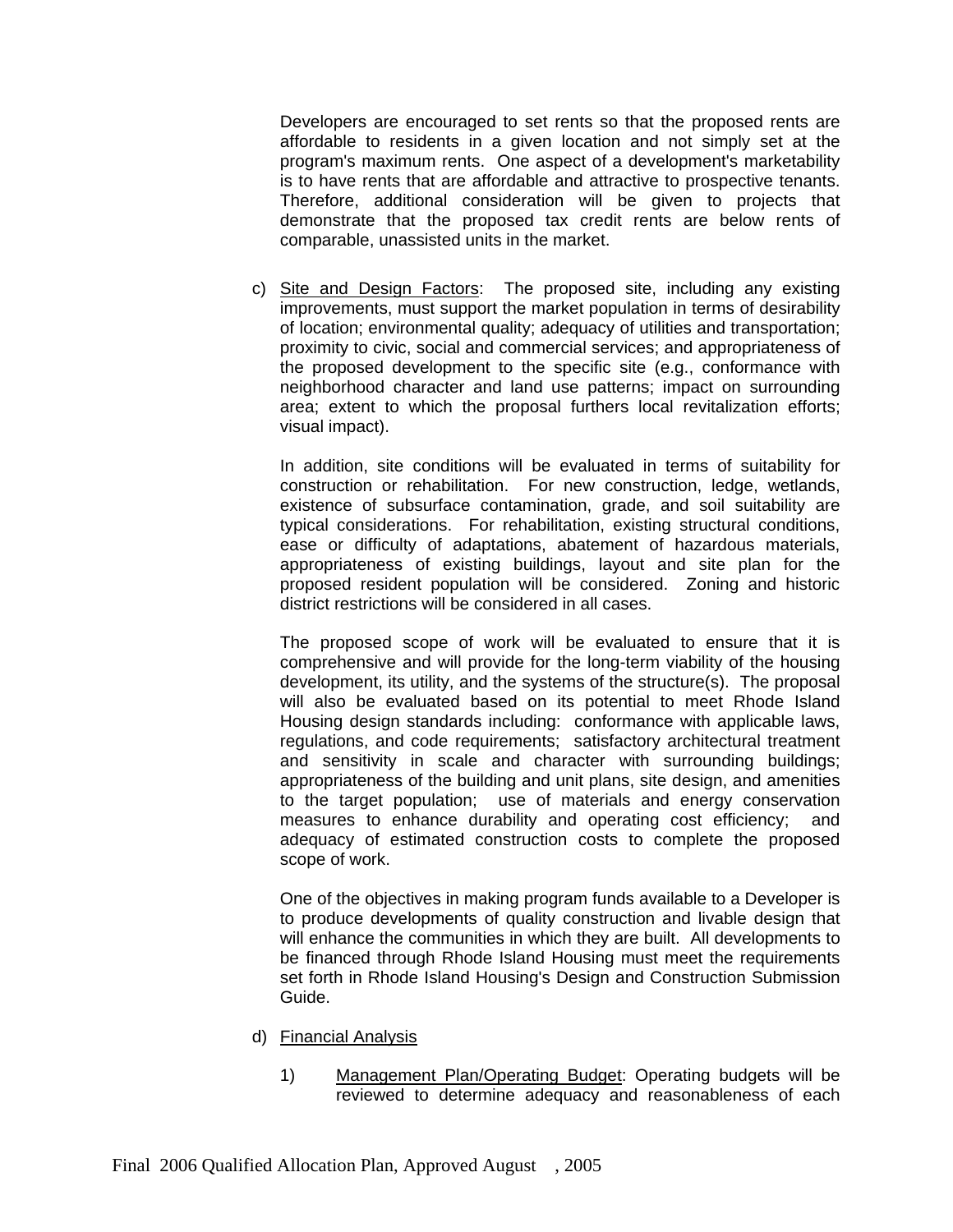expense line item, including but not limited to management fees, maintenance and administrative costs, replacement reserves, taxes, insurance, and costs of any planned tenant services. Proposed management agents and management plans will be reviewed to determine the acceptability of planned procedures for managing the development's operations. For service-enriched housing proposals, management plans will also be reviewed for demonstrated appropriateness and sufficiency of planned services for the target population, the inclusion of a cohesive, wellconceived and financially feasible service program, and the organizational capacity of the service provider(s) to deliver the proposed services. As part of the required management plan, an affirmative fair housing marketing plan will be required to identify those eligible groups least likely to apply for residency at the proposed development and devise a strategy for attracting them.

- 2) Development and Construction Costs: Development and construction costs will be reviewed for adequacy and reasonableness in accordance with the guidelines established in the underwriting guidelines of the Rhode Island Housing Developers Handbook.
- e) Satisfaction of State Housing Needs: Additional consideration will be given to proposals which address the State's housing needs as well as Rhode Island Housing's programmatic policies and objectives such as:

1) Production: Production of new units is considered the creation of additional affordable housing stock not currently existing in the community, the construction of assisted living housing, or conversion of existing housing to assisted living. Production may also take the form of preserving existing state or federally-subsidized housing which is at risk of being lost from the affordable housing inventory and for which no federal preservation resources exist. Capital upgrades to existing affordable housing developments may also be considered for production. Any proposal that calls for the reduction of affordable rental units will be discouraged.

2) One for One Replacement: Loss of existing subsidized affordable units must be accompanied with a plan for one for one replacement of affordable rental units.

3) Housing Development Types: Priority will be given to projects involving the substantial rehabilitation of deteriorated residential properties. (For purposes of this criteria, substantial rehabilitation entails construction/rehabilitation costs in excess of fifty percent (50%) of replacement value.) Priority will also be given to projects involving new construction in conjunction with demolition of blighted structures or where few rehabilitation alternatives exist. Consideration will be given to projects intended for eventual tenant ownership and for projects which utilize sites of critical importance, such as an in-fill property or historic building (as evidenced by planning documents of a city or town, historic commission, community association or other group).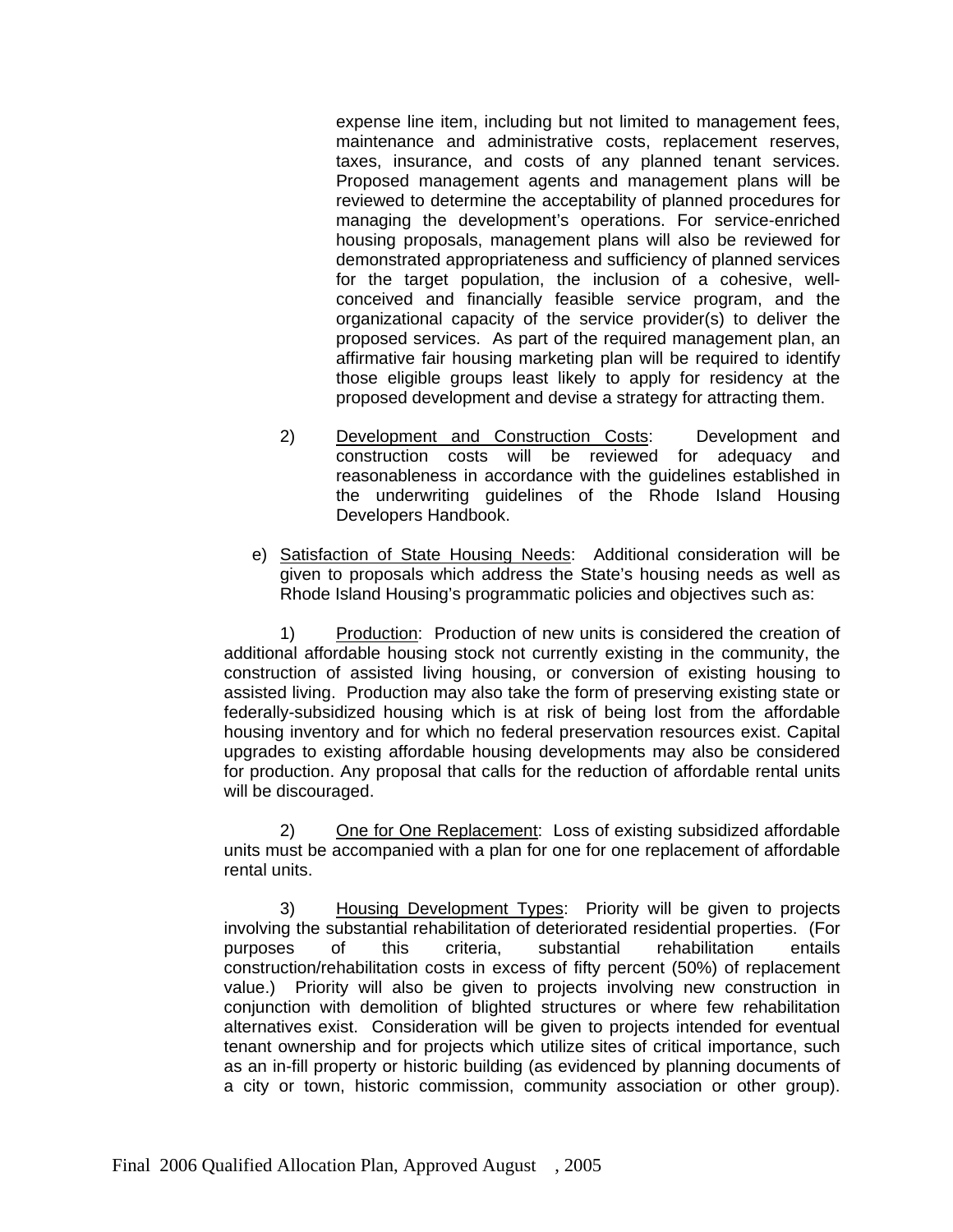Proposals that entail the reuse or conversion of existing residential property to better serve residents will also be considered.

4) Provision of Housing for Lowest Income Populations: Priority will be given to those projects, which provide housing for populations with incomes below 45% of Area Median Gross Income, adjusted for family size.

f) Leveraging/Cost Effectiveness: Projects which require the least amount of Rhode Island Housing Targeted Loan funds and Rhode Island Housing HOME funds will be given strong consideration.

Proposals which can achieve feasibility at total development costs which are reasonable, in Rhode Island Housing's determination, on a per unit or per square foot cost without sacrificing construction scope and quality will be given strong consideration.

g) Community Impact: Consideration will be given to projects which address the State's housing needs, Rhode Island Housing's programmatic policies and objectives and which enhance neighborhood revitalization and housing opportunities in local communities. Factors considered include:

1) Geographic Location: Consideration will be given to projects located in areas with little or no (less than 2.5%) existing subsidized family housing and in cities or towns which have high rent burdens, dilapidated housing stock, and long housing waiting lists as indicated by the State's Consolidated Plan and/or local housing authority data.

2) Neighborhood Revitalization Projects: Applicants are strongly encouraged to demonstrate how the proposed housing contributes to an overall plan to revitalize the neighborhood. This could include an analysis of available supportive services, economic development activities, community safety, and recreational services among others. Applicants should demonstrate how the housing will enhance the neighborhood's revitalization as well as how the housing will be supported by available services in the community. Priority will be given to projects that implement Rhode Island Housing's approved Neighborhood Revitalization Plan.

3) Local Support: Consideration will be given to projects demonstrating substantial local support, from either local officials, community development staff, community-based organizations, business groups, etc.

4) Affirmative Action Achievements: Strong consideration will be given to proposals which have 1) State-certified MBE or WBE development team members; 2) sponsors and/or contractors who have achieved a minority or women business utilization record of 20% of total contract dollars on at least one project with a contract amount of at least \$500,000 within the last 5 years; or 3) sponsors and/or contractors who have achieved a minority and women workforce utilization goal of at least 20% of total workforce hours on at least one project with a contract amount of at least \$500,000 within the last 5 years.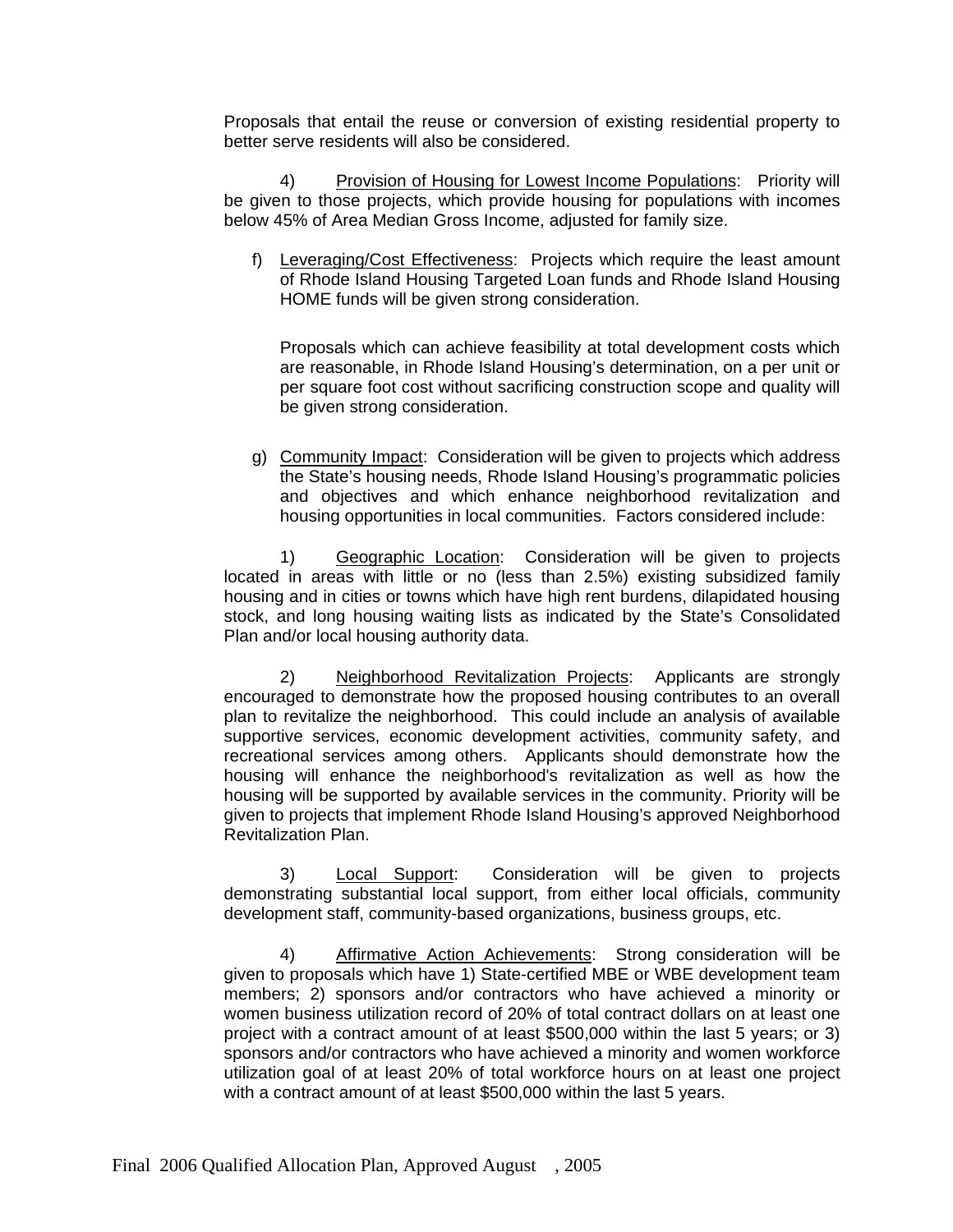5) Responsiveness to Local Housing Needs: Priority will be given to those projects which are demonstrated to be responsive to housing needs in a particular community including tenant populations with special needs and tenant populations of individuals with children. Proposals, which provide appropriate and needed supportive services for residents in conjunction with a housing component, will be given strong consideration.

6) Priority will be given to sites identified in local affordable housing plans.

# **D. Non-Profit Set-Aside, 9% Credits**

In accordance with Section  $42(h)(5)(B)$  of the Code, Rhode Island Housing will set-aside a minimum of ten percent of the total tax credit allocation available for qualified non-profit organizations that materially participate as determined by Rhode Island Housing in the development and management of the project throughout the compliance period under the meaning of the Code. These credits will be administered in the same manner as tax credits allocated to for-profit developers. While providing for a minimum set-aside, this provision will not impose a ceiling on the total percentage of credits which may be allocated to non-profit entities.

In order to qualify for credits from the non-profit set-aside, organizations must certify that they are a qualified non-profit organizations (and any new owner) during the compliance period must continue to qualify under that set-aside. The term "qualified nonprofit organization" means any organization that is described in section 501(c )(3) or (4), is exempt from tax under section 501(a),and includes as one of its exempt purposes the fostering of low-income housing.

#### E. Assisted Living Program

Low-income housing tax credits, both from the state cap, and outside the state cap (available through tax-exempt bond financing) are available to applicants proposing assisted living developments, provided that the proposal identifies long term funding for essential services.

#### **III. TAX-EXEMPT FINANCINGS WITH 4% CREDIT:**

While proposals utilizing tax-exempt bond financing with 4% credit may not be required to participate in a competitive funding process, all development proposals must meet the requirements of the Qualified Allocation Plan and Developers Handbook. These requirements include, but are not limited to, satisfactory underwriting review by Rhode Island Housing; restrictions on general requirements, builder's overhead and profit, legal fees, and management fees; basic design and construction standards; and the payment of underwriting, compliance monitoring, and tax credit allocation fees.

#### **IV. UNDERWRITING GUIDELINES**

Rhode Island Housing has developed standards for construction costs per square foot and general contractor fees in addition to guidelines for development costs, reserve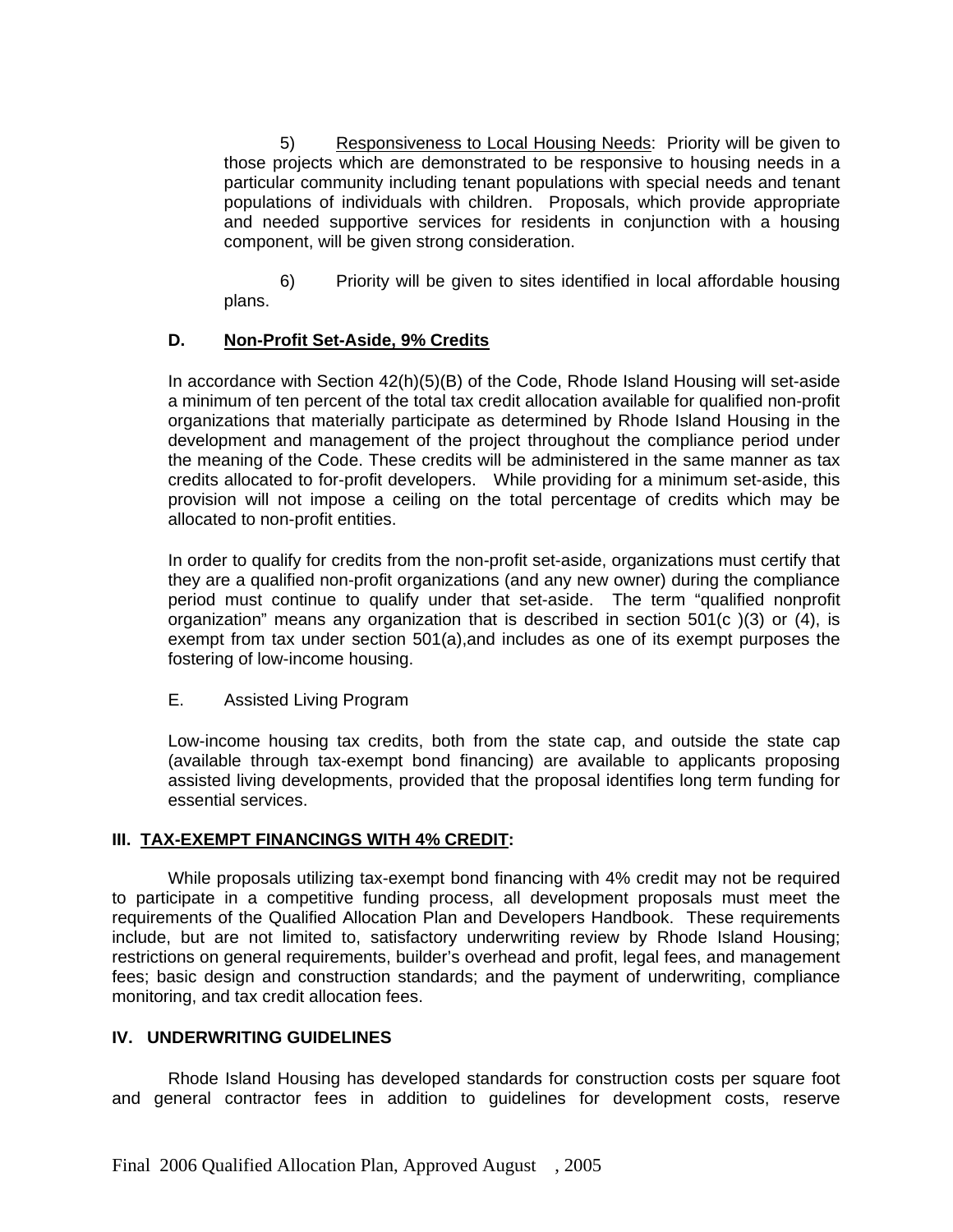requirements, developer's fees, consulting and legal fees. These guidelines must be incorporated into all proposals requesting low income housing tax credits and can be found in the Rhode Island Housing Developers Handbook.

# **V. FEE STRUCTURE FOR TAX CREDIT PROPOSALS**

All tax credit proposals, including those seeking credits from the State's allocated pool or in conjunction with tax-exempt bond financing, shall be assessed the following fees:

#### **A. Application Fees:**

Tax credit proposals will be assessed a non-refundable application fee, payable upon application submission, as follows:

> Non-Profit Developer: \$500 For-Profit Developer: \$1,000

#### **B. Underwriting Fee:**

Rhode Island Housing will charge an underwriting fee for the review of all 4% and 9% credit proposals as follows:

| <b>Combined Loan Amount</b> | <b>Non-Profit Developer</b> | <b>For-Profit Developer</b> |
|-----------------------------|-----------------------------|-----------------------------|
| Up To \$1,000,000           | \$2,500                     | \$5,000                     |
| Up To \$1,500,000           | \$5,000                     | \$7,500                     |
| Up To \$2,000,000           | \$7,500                     | \$10,000                    |
| Up To \$2,500,000           | \$10,000                    | \$15,000                    |
| Up To \$3,000,000           | \$15,000                    | \$20,000                    |
| Greater than \$3,000,000    | \$25,000                    | \$35,000                    |

These underwriting fees will be applied toward Rhode Island Housing's origination fees if Rhode Island Housing provides financing.

#### **C. Allocation Fees:**

Tax credit proposals will be assessed a tax credit allocation fee, payable prior to Rhode Island Housing's issuance of IRS Form 8609, as follows:

> Non-Profit Developer: 0.5 % of the ten year allocation amount For-Profit Developer: 1.0% of the ten-year allocation amount

#### **VI. COMPLIANCE MONITORING**

The IRS requires that the allocating agency monitor compliance with Section 42 of the Code and all applicable regulations on a project-by-project basis. This requirement became effective January 1, 1992 and applies to all buildings for which the low-income housing tax credit is, or has been, allowable at any time. Rhode Island Housing may perform compliance monitoring or may contract with an agent to perform this function. The monitoring procedure includes provisions for record keeping and record retention, annual certification and review, onsite records review, building inspection and notification to Owners and the IRS of non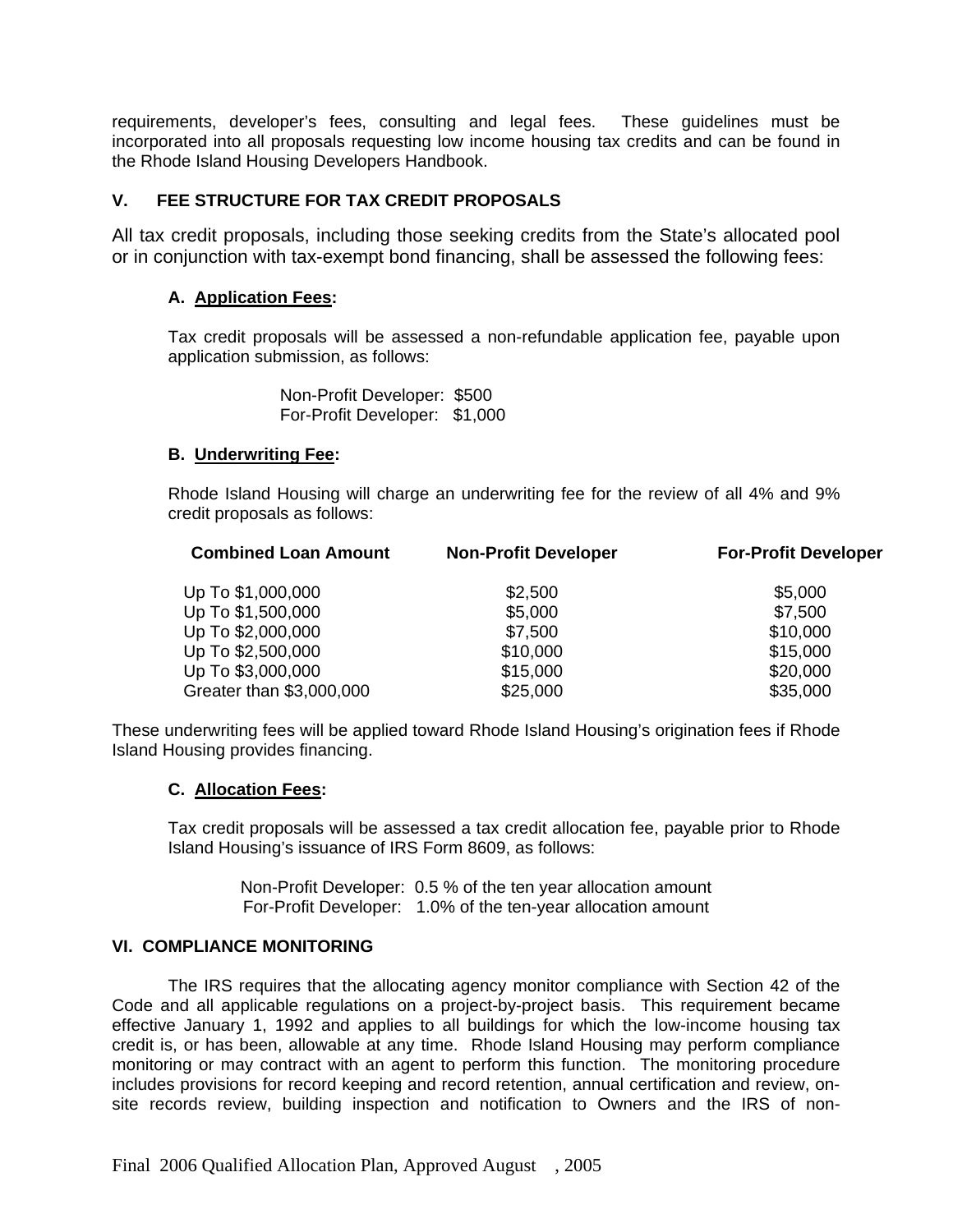compliance. Please refer to Rhode Island Housing's Compliance Monitoring Manual (the "Compliance Manual") for detailed monitoring requirements.

The compliance monitoring procedure is adopted pursuant to the Code. Rhode Island Housing or its agent reserves the right to amend this procedure as may be necessary or appropriate to conform to applicable changes in the Code or regulations. In addition, Rhode Island Housing or its agent may adopt further monitoring forms and procedures as part of its Compliance Manual or as otherwise deemed appropriate.

APPLICANTS AND OWNERS ARE ADVISED THAT COMPLIANCE WITH THE REQUIREMENTS OF SECTION 42 OF THE CODE IS THE RESPONSIBILITY OF THE OWNER OF THE DEVELOPMENT. MONITORING OF THE DEVELOPMENT BY RHODE ISLAND HOUSING OR ITS AGENT DOES NOT IN ANY MANNER AFFECT, MODIFY, OR SUBSTITUTE FOR THIS RESPONSIBILITY. MONITORING BY RHODE ISLAND HOUSING OR ITS AGENT DOES NOT CONSTITUTE A DETERMINATION OF ANY KIND REGARDING THE DEVELOPMENT'S ELIGIBILITY FOR THE TAX CREDIT UNDER SECTION 42 OF THE CODE.

#### **A. Recordkeeping and Record Retention**

Recordkeeping: For each year in the compliance period, which is equal to fifteen taxable years beginning in the first year the tax credit is taken, the Owner shall maintain records for each building in the project showing the:

- 1. Total number of residential rental units in the building (including the number of bedrooms and the size in square feet of each residential rental unit).
- 2. Percentage of residential rental units in the building that are low-income units as defined by Section 42(g), and the size in square feet of each low-income unit.
- 3. Rent charged on each residential rental unit in the building (including any utility allowance).
- 4. Number of occupants in each low-income unit if the rent is determined by the number of occupants per unit under Section 42(g)(2) (as in effect prior to 1989 amendments).
- 5. Annual income certification for each low-income tenant per unit.
- 6. Documentation to support each low-income tenant's income certification (for example, a copy of the tenant's federal income tax returns, W-2 Form, and/or verification from a third party such as an employer or a state agency paying unemployment compensation).
- 7. Each low-income vacancy in the building and information that shows when, and to whom, the next available units were rented.
- 8. Eligible basis and qualified basis of the building at the end of the first year of the credit period.
- 9. Character and use of the non-residential portion of the building included in the building's eligible basis under Section 42(d).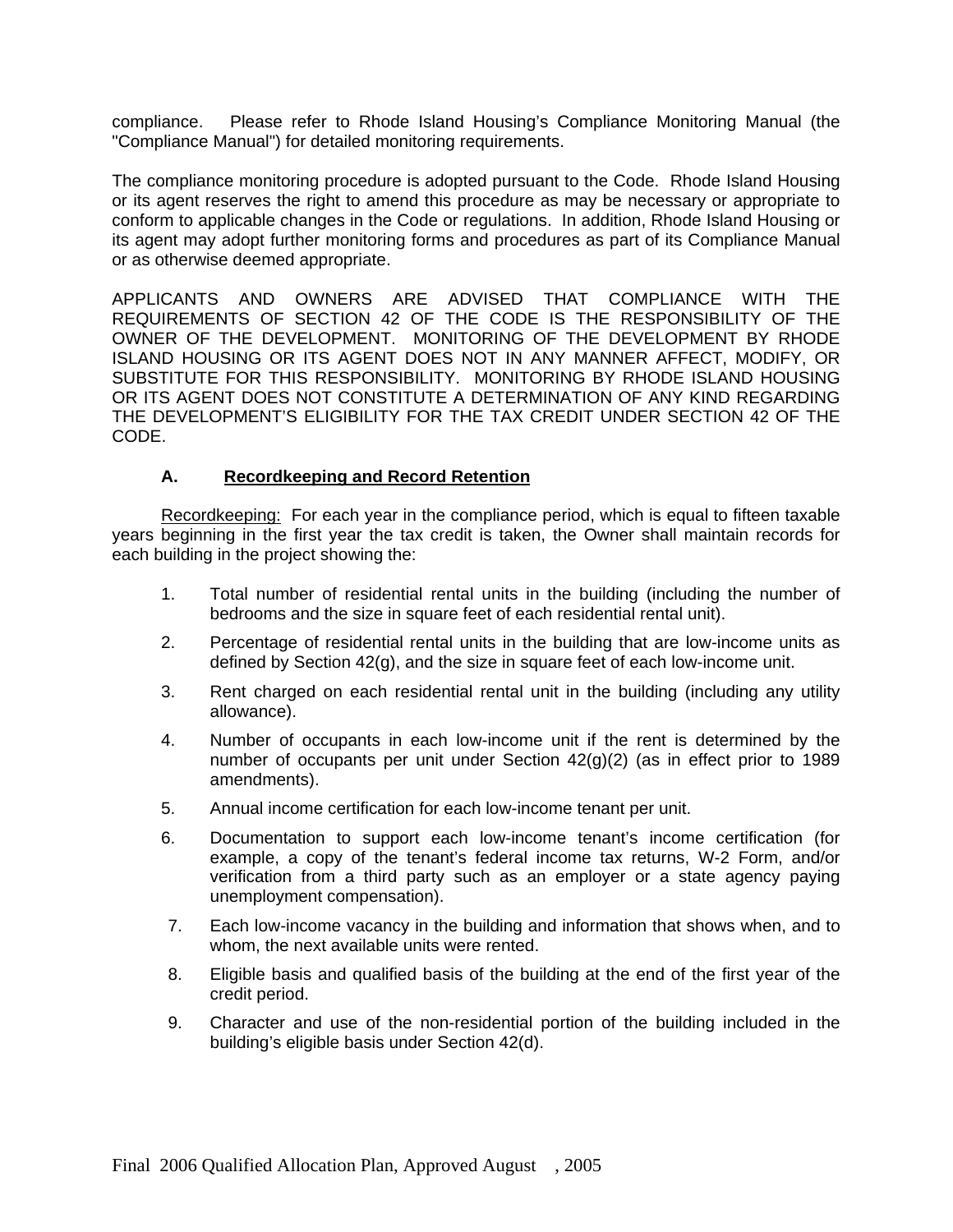Record Retention: The Owner shall retain records relative to the first year of the credit period for at least six years beyond the due date (with extensions) for filing the tax return for the last year of the compliance period of the building. The Owner shall retain the records described above for all subsequent years in the compliance period for at least six years after the due date (with extensions) for filing the federal income tax return for that year.

Additionally, for each year that any Agreements remain in effect after the compliance period, the Owner shall retain records adequate to demonstrate compliance with the terms and conditions of the Agreement, including, but not necessarily limited to, income of tenants and rents charged at the development. The Owner shall retain the records pertaining to a particular year for at least six years following the close of that year.

# **B. Certifications and Reporting**

Annual Certification: The Owner of every project that has received tax credits must submit to Rhode Island Housing by January 31<sup>st</sup> of each year during the compliance period an Owner's Annual Certification of Continuing Compliance. As required under U. S. Treasury Revenue Regulation 1.42-5, the Owner shall certify to Rhode Island Housing under the penalty of perjury, whether for the preceding 12-month period:

- 1. The project was continually in compliance with the terms and conditions of its Agreements with Rhode Island Housing.
- 2. The project met either the 20-50 test under Section 42(g)(1)(A) or the 40-60 test under Section 42(g)(1)(B), whichever minimum set-aside test was applicable to the project. (The 20-50 Test means that a minimum of 20% of the project's units were set-aside for tenants at 50% of the AMGI at tax credit restricted rent levels. The 40-60 test means that a minimum of 40% of the project's units were setaside for tenants at 60% of the AMGI at tax credit restricted rent levels).
- 3. There was any change in the applicable fraction as defined by Section 42I(1)(B) of any building in the project, and if there was a change, a description of that change.
- 4. The Owner has received an annual income certification from each low-income tenant, and documentation to support that certification; or in the case of a tenant receiving Section 8 housing assistance payments, that the Owner has received a statement from a public housing authority that the tenant's income does not exceed the applicable income limit under Section 42(g).
- 5. Each low-income unit in the project was rent-restricted under Section  $42(g)(2)$ .
- 6. All units in the project were for use by the general public (as defined in Treasury Regulation 1.42-9), including the requirement that no finding of discrimination under the Fair Housing Act, 42 U.S.C. 3601-3619, occurred in the project.
- 7. Each building in the project was suitable for occupancy, taking into account local health, safety and building codes.
- 8. There was any change in the eligible basis (as defined in Section 42(d)) of any building in the project, or there was a change, and information regarding the nature of that change.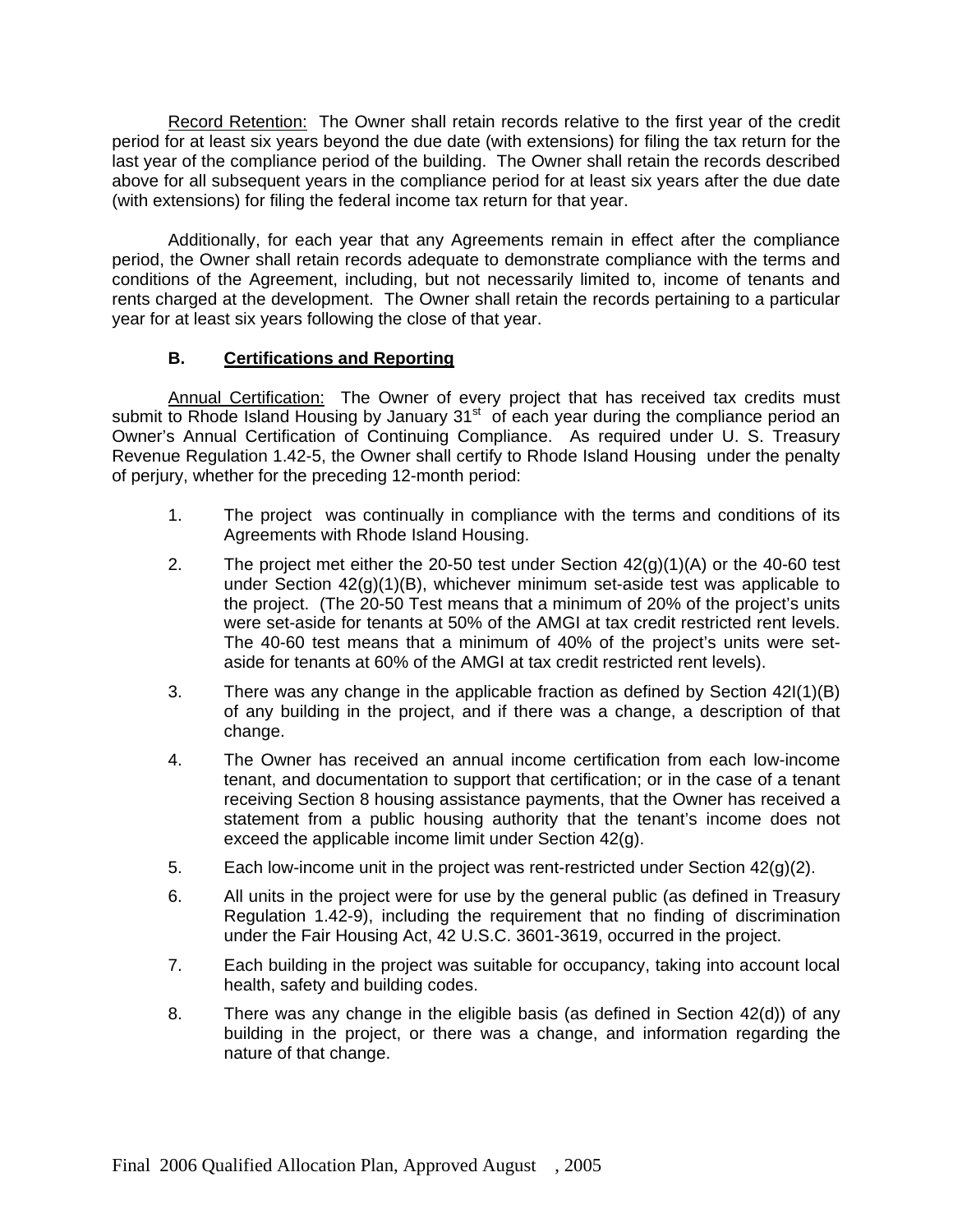- 9. All tenant facilities included in the eligible basis under Section 42(d) of any building in the project were provided on a comparable basis without charge to all tenants in the building.
- 10. If a low-income unit in the project became vacant during the year, reasonable attempts were made to rent that unit or the next available unit of comparable or smaller size to tenants having a qualifying income before any units in the project were or will be rented to tenants not having a qualifying income.
- 11. If the income of tenants of a low-income unit in the project increased above the limit allowed in Section  $42(g)(2)(D)(ii)$ , the next available unit of comparable or smaller size in the project was or will be rented to tenants having a qualifying income.
- 12. An extended low-income housing commitment as described in Section 42(h)(6) was in effect (for buildings subject to Section 7108(c) of the Revenue Reconciliation Act of 1989).
- 13. All low-income units in the project were used on a non-transient basis (except for permanent supportive housing for the homeless provided under Section 42(I)(3)(B)(iii) or single room occupancy units rented on a month-to-month basis under Section 42(I)(3)(B)(iv)).

First Year Certification: A copy of the IRS Form 8609, with Part II completed by the Owner, for the first year of the Compliance Period.

Additional Information as Required: The Owners of all low-income housing projects will also be required to submit to Rhode Island Housing information on tenant income, occupancy, and rent for each low-income unit, in the form and manner designated by Rhode Island Housing. Rhode Island Housing reserves the right to require Owners of all low-income projects to submit additional information as it deems necessary.

# **C. Records Review**

In accordance with Section  $1.42-5(c)(2)(ii)(B)$ , all projects will be reviewed by the end of the second calendar year following the year the last building in the project is placed in service. Rhode Island Housing will conduct an on-site records review of all tax credit projects each year. In each of the projects, the tenant records of at least 20% of the low-income units in conjunction with a physical inspection of the same tenant's unit will be examined. Rhode Island Housing may elect to audit any higher amount if it deems appropriate.

The records inspection will include an examination of the annual tenant income certification, the documentation the Owner has received to support that certification, and the rent record for each low-income tenant in at least 20% of the low-income units for the current year and the prior two years.

Rhode Island Housing reserves the right to perform an on-site records review of any lowincome housing project at least through the end of the compliance period and for any additional term that any Agreements remain in effect.

# **D. Inspection**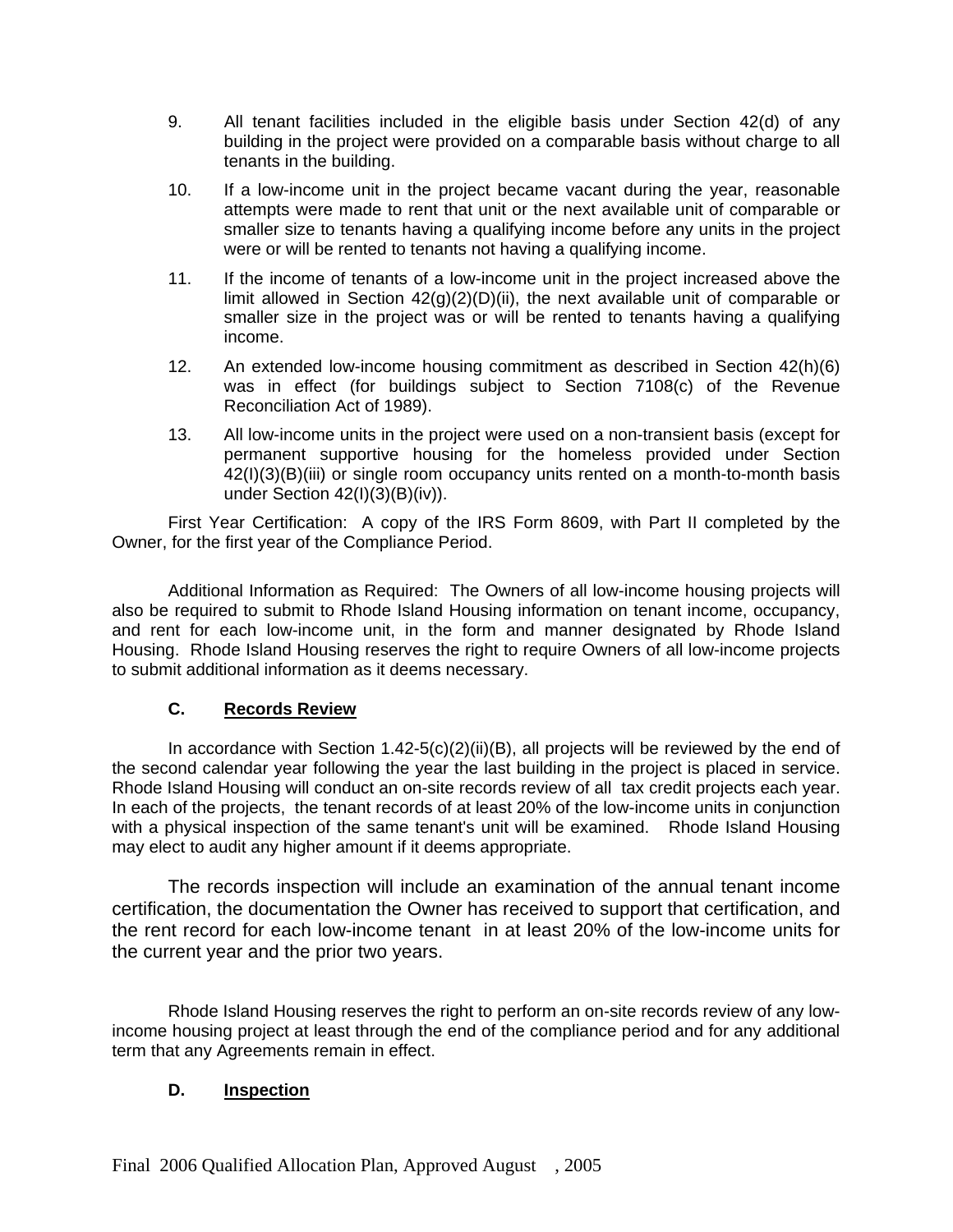Rhode Island Housing will conduct annual physical inspections, as well as property management file audits, on all of the tax credit developments monitored by Rhode Island Housing. Rhode Island Housing will select the low-income units to be inspected in each development to correspond to the tenant file records reviewed. The minimum number of units to be inspected will be the greater of 20% of the project's low-income units or 3 low-income units.

Inspections of building and low-income units will be made in accordance with local health, safety, and building codes and Rhode Island Housing Physical Inspection Standards which incorporate the HUD physical inspection standards.

Rhode Island Housing retains the right to perform an on-site inspection of any low-income housing project at least through the end of the compliance period and for any additional term that the Agreement remains in effect.

# **E. Notification Of Non-Compliance**

As outlined in Section 42(m)(1)(B)(iii), Rhode Island Housing or its agent has the responsibility to notify the IRS of non-compliance with the low-income housing tax credit provisions by completing Form 8823 "Low-Income Housing Credit Agency Report of Non-Compliance." In the event that Rhode Island Housing or its agent learns of an event of non-compliance, it will send a letter to the project's Owner describing the condition and, where appropriate, recommending actions to correct the problem. The agency shall retain records of non-compliance or failure to certify in accordance with Treasury Regulations.

The Owner of the low-income housing project shall have 30 days from the date of the notice to correct and supply proof that the noncompliance has been corrected (e.g. copies of income certifications/lease/rent rebate, etc.).

If Rhode Island Housing determines that the clarification from the Owner on the noncompliance issue establishes that the Owner was always in compliance, then no Form 8823 is issued and the Owner is notified within five (5) business days.

If Rhode Island Housing determines that there was noncompliance and the issue is now remedied, then Form 8823 will be filed with the IRS and the Owner will be notified no later than 45 days after the end of the time allowed to the Owner to take remedial action.

The correction period may be extended in the sole discretion of Rhode Island Housing for up to an additional 60 days upon the written appeal of the Owner (received on or before the expiration of the 30 day period) requesting such an extension, if the agency determines that the Owner is making a good faith effort to provide the missing information and/or bring the project into compliance with the provisions of Section 42 of the Code.

Rhode Island Housing may thereafter extend the correction period for up to six months, but only if the agency determines in its discretion that there is a good cause for granting the extension.

#### **F. Liability of the Owner**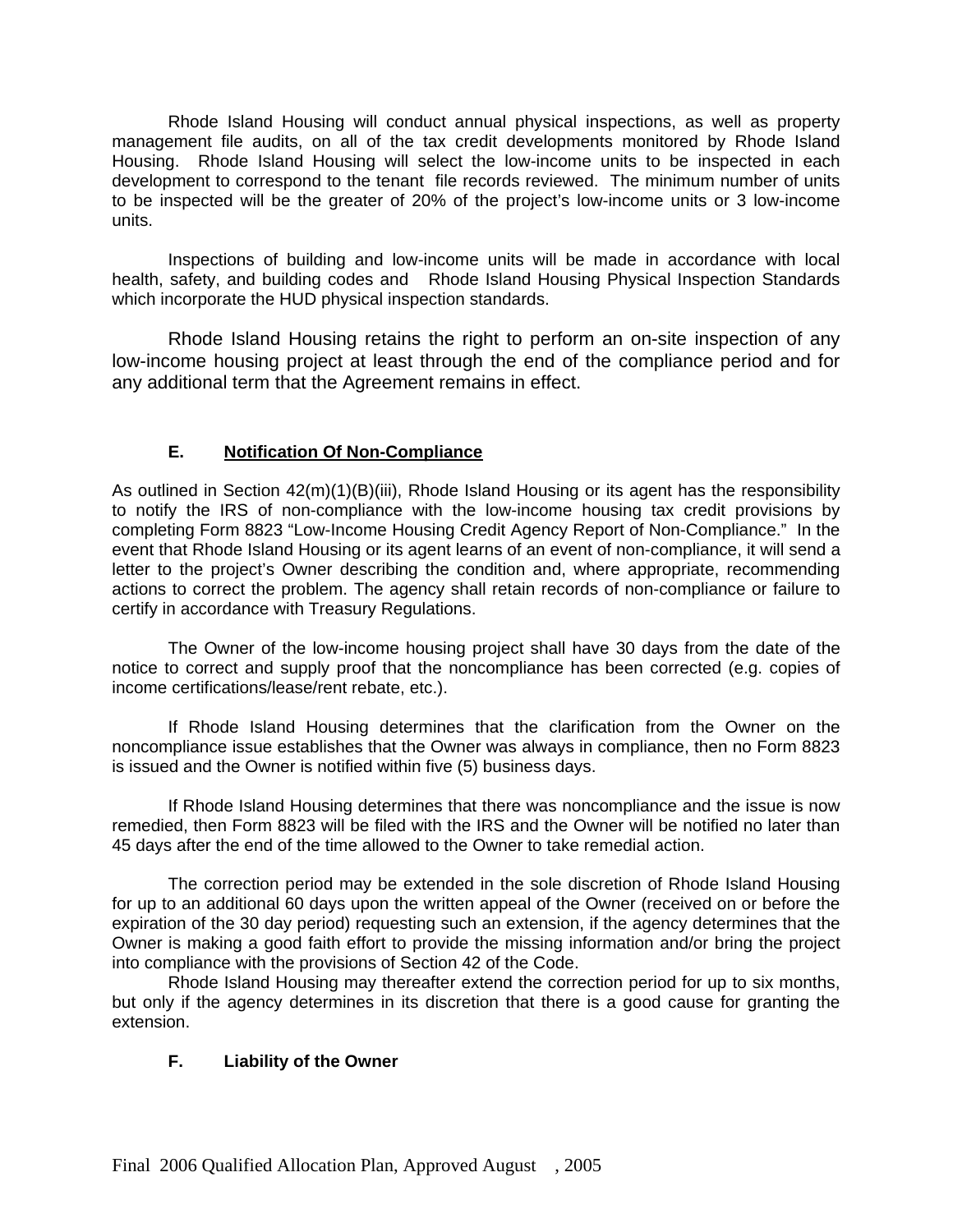Compliance with the requirements of Section 42 is the responsibility of the Owner of the building for which the credit is allowable. Rhode Island Housing's obligation to monitor for compliance with the requirements of Section 42 does not make it responsible for the Owner's noncompliance.

# **G. Annual Compliance Training**

The Owner must certify that the Management Agent or a member of the on-site staff attends training for compliance in managing a tax credit project at least once annually. Certifications of training must be submitted to Rhode Island Housing by June  $20<sup>th</sup>$  of each year.

# **VII. EVENTS OF RECAPTURE**

A full recapture of credits occurs if the building fails to meet the minimum set-aside requirement. A partial recapture of credits occurs if the building's low-income occupancy percentage decreases, but not below the minimum set-aside level, and/or if eligible basis decreases. The potential effect of non-compliance is to increase taxes in the year of non-compliance based on all previous years that the credit was earned. The excess of the credit actually earned each year over the credits that would be allowed if the credits were claimed ratably over the fifteenyear compliance period (the accelerated portion of the credit) plus interest is recaptured. In this event, IRS Form 8611 "Recapture of Low-Income Housing Credit" must be filed by the project's Owner and retained for three years following the Compliance Period.

It is important to note that there are additional items that trigger recapture. Please refer to Section 42 of the Code and the Rhode Island Housing Tax Credit Compliance Manual for a more complete listing.

#### **VIII COMPLIANCE MONITORING FEES**

# **A. Compliance Monitoring Fees:**

In order to offset the cost of compliance monitoring, a low-income housing unit fee will be assessed to all tax credit developments per LIHTC unit. This fee will be due and payable on July  $1<sup>st</sup>$  at the beginning of the fiscal year for Rhode Island Housing. This fee will be reviewed on an annual basis and may be increased to cover administrative costs at Rhode Island Housing's discretion.

#### **B. Compliance Manual Fee:**

Rhode Island Housing will provide all low-income housing project Owners who have received an allocation of tax credits with a copy of its Compliance Manual for a fee; otherwise it will be available on our website at www.rihousing.com.

#### **IX. MODIFICATION OF THE ALLOCATION PLAN**

Without limiting the generality of Rhode Island Housing's power and authority to administer the allocation of low-income housing tax credits according to federal law, regulations, and this Allocation Plan, Rhode Island Housing shall make such determinations and decisions, publish administrative guidelines and rules, require the use of such forms, establish such procedures and otherwise administer allocations of tax credits in such manner as may be, in Rhode Island Housing's determination, necessary, desirable, or incident to its responsibilities as the